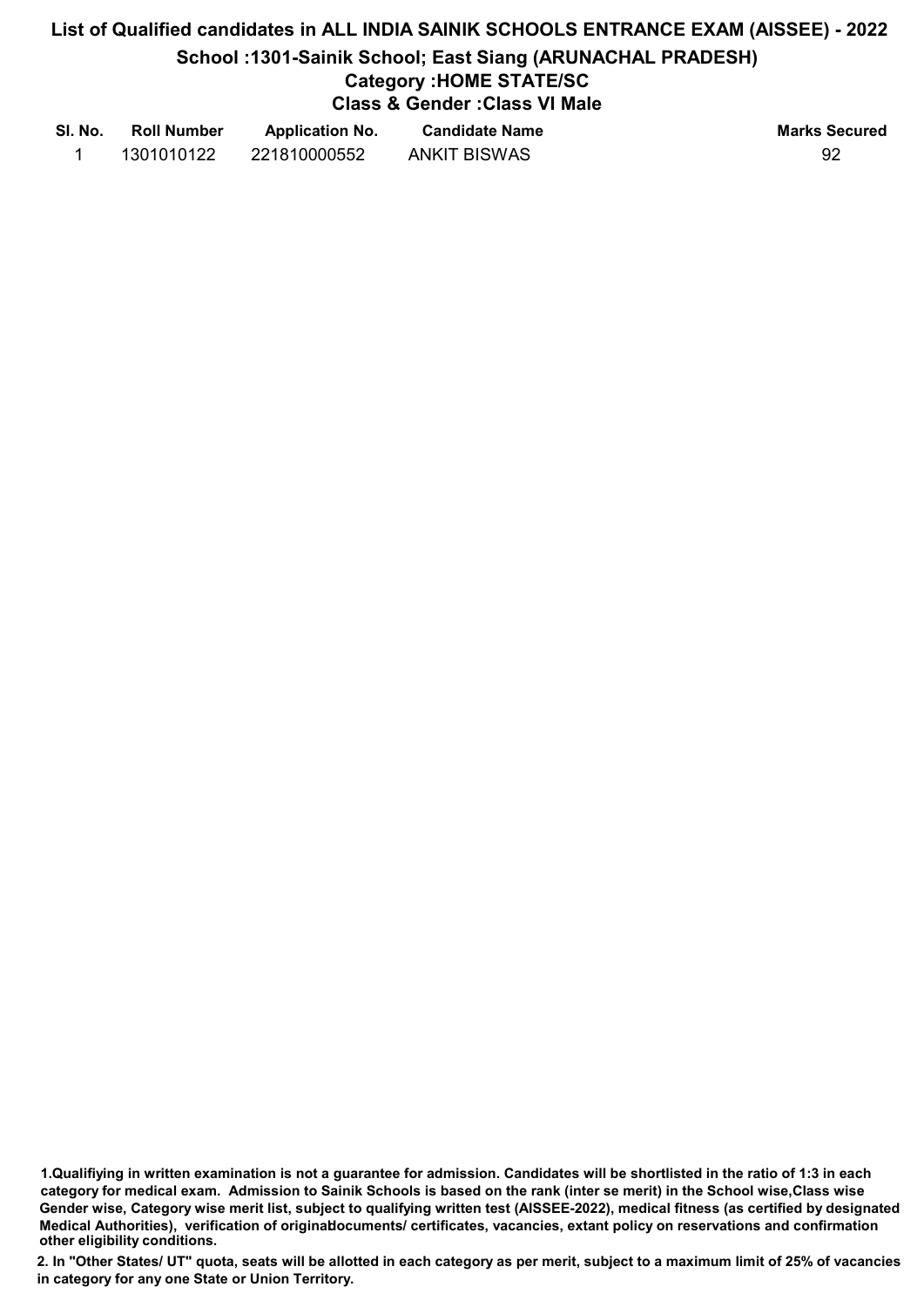## School :1301-Sainik School; East Siang (ARUNACHAL PRADESH)

## Category :HOME STATE/ST

Class & Gender :Class VI Male

| SI. No.                 | <b>Roll Number</b> | <b>Application No.</b> | <b>Candidate Name</b>       |           | <b>Marks Secured</b> |
|-------------------------|--------------------|------------------------|-----------------------------|-----------|----------------------|
| $\overline{2}$          | 1301010003         | 221810163800           | <b>JUMYOM KARLO</b>         | <b>AR</b> | 120                  |
| 3                       | 1301010005         | 221810157310           | <b>NABAM KUNIA</b>          |           | 146                  |
| $\overline{\mathbf{4}}$ | 1301010006         | 221810015810           | PANNGAM TOHAM               |           | 100                  |
| 5                       | 1301010007         | 221810056910           | <b>TENZING SHEDUP</b>       |           | 125                  |
| 6                       | 1301010010         | 221810184220           | <b>MUDANG CHARMING</b>      |           | 216                  |
| $\overline{7}$          | 1301010013         | 221810191230           | <b>BATUL DOYOM</b>          |           | 110                  |
| 8                       | 1301010014         | 221810072230           | <b>CHERA CHANG</b>          |           | 126                  |
| 9                       | 1301010016         | 221810154930           | <b>CHAKPU MARSANG</b>       |           | 155                  |
| 10                      | 1301010020         | 221810163050           | <b>KISON GEE</b>            |           | 153                  |
| 11                      | 1301010022         | 221810165350           | CHAKPU TACHA                |           | 169                  |
| 12                      | 1301010025         | 221810038550           | <b>TAI NIGUNG</b>           |           | 190                  |
| 13                      | 1301010027         | 221810138850           | <b>TAKI JILLY</b>           |           | 113                  |
| 14                      | 1301010029         | 221810064560           | <b>ABOTANI HAJI</b>         |           | 186                  |
| 15                      | 1301010030         | 221810095660           | <b>IGO BAM</b>              |           | 141                  |
| 16                      | 1301010031         | 221810041760           | <b>BOMIE L BAM</b>          |           | 131                  |
| 17                      | 1301010033         | 221810066270           | <b>SORANG BEGI</b>          |           | 143                  |
| 18                      | 1301010034         | 221810141470           | <b>TACHUNG MARA</b>         |           | 165                  |
| 19                      | 1301010035         | 221810149470           | <b>NGURANG TALUK</b>        |           | 92                   |
| 20                      | 1301010038         | 221810037280           | <b>HILLANG NAGA</b>         |           | 76                   |
| 21                      | 1301010041         | 221810160880           | <b>KUYANG GYADI</b>         |           | 152                  |
| 22                      | 1301010042         | 221810075880           | <b>TUMMIR YUDIK</b>         |           | 116                  |
| 23                      | 1301010043         | 221810159880           | <b>VIRKHAM TIKHAK</b>       |           | 155                  |
| 24                      | 1301010044         | 221810093090           | <b>HAGE MICHIE</b>          |           | 74                   |
| 25                      | 1301010046         | 221810190190           | <b>BOMTO TOBANG PERME</b>   |           | 112                  |
| 26                      | 1301010048         | 221810046190           | <b>DANGKIM DAMIN</b>        |           | 124                  |
| 27                      | 1301010050         | 221810074490           | <b>TECHI LOMIN TARA</b>     |           | 113                  |
| 28                      | 1301010053         | 221810130301           | <b>BEI TEN</b>              |           | 99                   |
| 29                      | 1301010059         | 221810100711           | <b>BIKU TALAR</b>           |           | 71                   |
| 30                      | 1301010061         | 221810121121           | <b>BENGIA TUNGDI</b>        |           | 163                  |
| 31                      | 1301010062         | 221810137121           | <b>JUMBI YINYO</b>          |           | 92                   |
| 32                      | 1301010068         | 221810040821           | <b>LEKI KHANDU RONGRADU</b> |           | 150                  |
| 33                      | 1301010070         | 221810055131           | <b>REI KUMEY</b>            |           | 89                   |
| 34                      | 1301010071         | 221810100231           | <b>ELECT GUMRO</b>          |           | 109                  |
| 35                      | 1301010076         | 221810078941           | <b>TAJOM PALENG</b>         |           | 106                  |
| 36                      | 1301010077         | 221810028051           | <b>NICH NAHUM</b>           |           | 145                  |
| 37                      | 1301010078         | 221810089051           | <b>JUMGI NGOMLE</b>         | <b>AR</b> | 98                   |
| 38                      | 1301010079         | 221810061151           | <b>UKI TARH</b>             |           | 156                  |
| 39                      | 1301010080         | 221810157151           | <b>HABUNG DINKHO</b>        |           | 83                   |
| 40                      | 1301010082         | 221810150461           | AKKULLUKULLU BAMAR D ETE    |           | 98                   |
| 41                      | 1301010083         | 221810107561           | <b>HAGE MYOBYA</b>          |           | 109                  |
| 42                      | 1301010084         | 221810003761           | <b>HANO KOMO</b>            |           | 88                   |
| 43                      | 1301010085         | 221810157861           | <b>ALEX DOKA</b>            |           | 95                   |
| 44                      | 1301010087         | 221810133871           | <b>SOSAR MATUNG</b>         |           | 69                   |

1.Qualifiying in written examination is not a guarantee for admission. Candidates will be shortlisted in the ratio of 1:3 in each category for medical exam. Admission to Sainik Schools is based on the rank (inter se merit) in the School wise,Class wise Gender wise, Category wise merit list, subject to qualifying written test (AISSEE-2022), medical fitness (as certified by designated Medical Authorities), verification of originablocuments/ certificates, vacancies, extant policy on reservations and confirmation other eligibility conditions.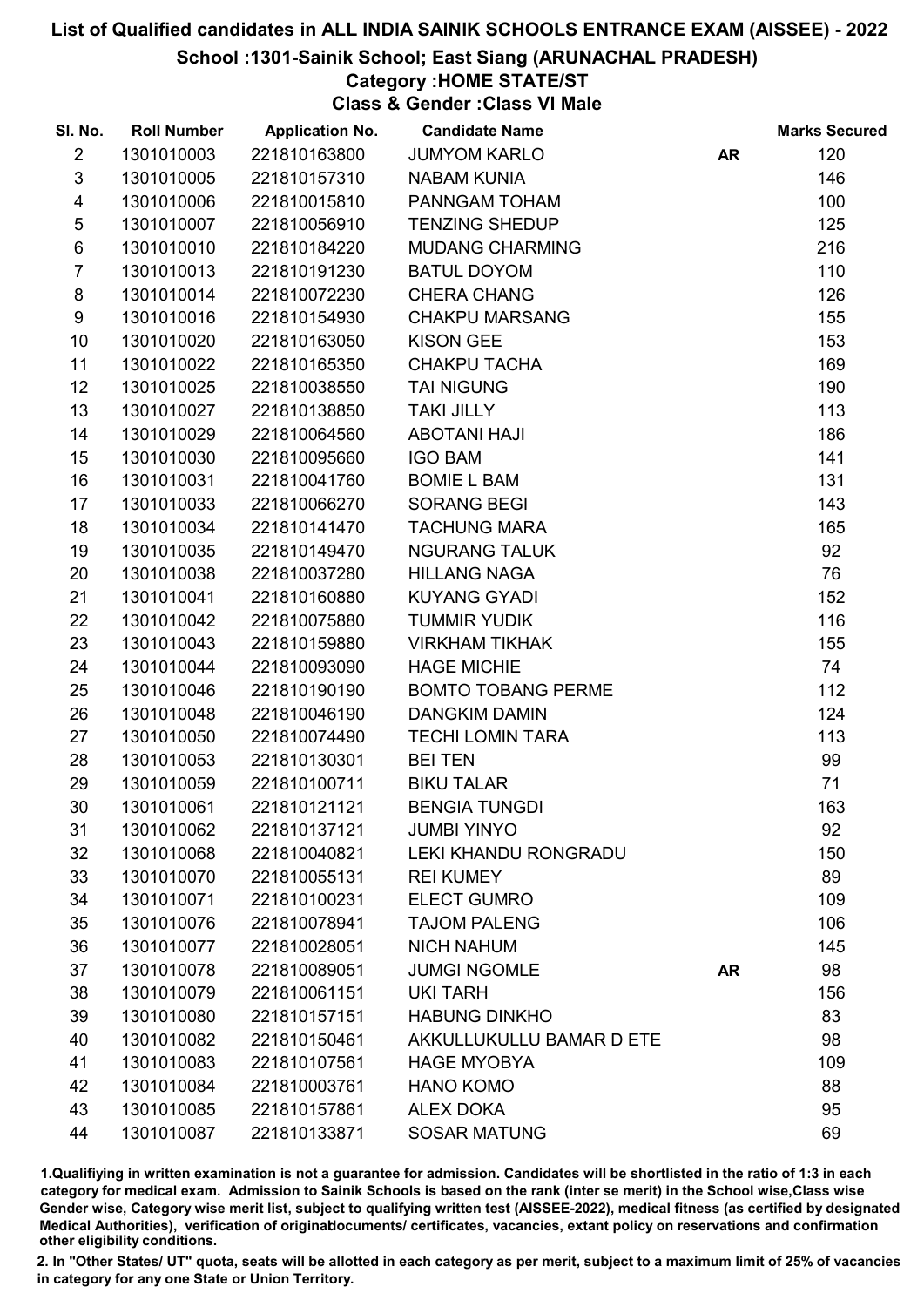School :1301-Sainik School; East Siang (ARUNACHAL PRADESH)

### Category :HOME STATE/ST

Class & Gender :Class VI Male

| SI. No. | <b>Roll Number</b> | <b>Application No.</b> | <b>Candidate Name</b>         | <b>Marks Secured</b> |
|---------|--------------------|------------------------|-------------------------------|----------------------|
| 45      | 1301010088         | 221810053081           | <b>WUSAN TAMIN</b>            | 162                  |
| 46      | 1301010089         | 221810190281           | <b>BULANG ABU</b>             | 170                  |
| 47      | 1301010092         | 221810139681           | <b>PUGAM MARO</b>             | 100                  |
| 48      | 1301010093         | 221810015981           | <b>JAMAN WANGSU</b>           | 71                   |
| 49      | 1301010094         | 221810128791           | <b>BELI LAA</b>               | 109                  |
| 50      | 1301010096         | 221810063202           | <b>LIKHA SAYAA</b>            | 109                  |
| 51      | 1301010097         | 221810197302           | <b>GEORGE SANGDO</b>          | 132                  |
| 52      | 1301010103         | 221810072412           | <b>NANGRAM THUGH</b>          | 127                  |
| 53      | 1301010105         | 221810080912           | <b>TAYU NATUNG</b>            | 166                  |
| 54      | 1301010106         | 221810172912           | <b>TOKAR NYODU</b>            | 172                  |
| 55      | 1301010110         | 221810027722           | <b>THUPTAN KUNJANG</b>        | 194                  |
| 56      | 1301010111         | 221810170822           | <b>AGAM PERME</b>             | 86                   |
| 57      | 1301010114         | 221810164832           | <b>KESANG TSERING ROGPUDU</b> | 117                  |
| 58      | 1301010115         | 221810002142           | YACHANG SEMO                  | 113                  |
| 59      | 1301010116         | 221810098242           | <b>ROSHAN BAGE</b>            | 94                   |
| 60      | 1301010118         | 221810165342           | <b>BOMJUM BAGRA</b>           | 146                  |
| 61      | 1301010120         | 221810078742           | <b>TAMCHI KHEYUM</b>          | 147                  |
| 62      | 1301010121         | 221810172052           | <b>GICHIK TAANA</b>           | 109                  |
| 63      | 1301010123         | 221810034752           | <b>HOKAM NATUNG</b>           | 110                  |
| 64      | 1301010125         | 221810140162           | <b>APA PORDUNG</b>            | 81                   |
| 65      | 1301010126         | 221810072372           | <b>KAMTA SONAM</b>            | 123                  |
| 66      | 1301010129         | 221810100382           | <b>TAKAM SAKNAM</b>           | 94                   |
| 67      | 1301010131         | 221810105092           | <b>TADU MURUNG</b>            | 105                  |
| 68      | 1301010134         | 221810184792           | <b>TALUM REBI</b>             | 152                  |
| 69      | 1301010135         | 221810086992           | <b>RIYA CHACHANG</b>          | 98                   |
| 70      | 1301010137         | 221810146003           | <b>RIGOM NGOMLE</b>           | 111                  |
| 71      | 1301010138         | 221810123503           | <b>LIPTON HAJI</b>            | 91                   |
| 72      | 1301010146         | 221810053923           | <b>MTR SHANKAR LOMDAK</b>     | 125                  |
| 73      | 1301010149         | 221810042333           | <b>LOMKO SINGMING</b>         | 95                   |
| 74      | 1301010152         | 221810052633           | TAI DADI                      | 107                  |
| 75      | 1301010154         | 221810170043           | KARMA DORJEE ROCKPU           | 218                  |
| 76      | 1301010156         | 221810153553           | RADHE DINCO                   | 133                  |
| 77      | 1301010157         | 221810053653           | <b>JINI MOSI</b>              | 120                  |
| 78      | 1301010158         | 221810063163           | <b>KAGAM GADI</b>             | 112                  |
| 79      | 1301010162         | 221810044773           | ATO TAI PORDUNG               | 192                  |
| 80      | 1301010164         | 221810053183           | <b>KAMBA RAVI TAMIN</b>       | 154                  |
| 81      | 1301010165         | 221810084183           | <b>TOKO CHITAM</b>            | 89                   |
| 82      | 1301010166         | 221810161383           | <b>BENGIA LUCKY</b>           | 89                   |
| 83      | 1301010167         | 221810024883           | <b>TASAP BAGANG</b>           | 71                   |
| 84      | 1301010168         | 221810003093           | <b>HANO JILLY</b>             | 94                   |
| 85      | 1301010170         | 221810143693           | <b>MICKY HANKAR</b>           | 59                   |
| 86      | 1301010174         | 221810090104           | <b>NYAKIL ANGU</b>            | 147                  |
| 87      | 1301010175         | 221810141104           | PANEY KAMREEK HAATE           | 60                   |

1.Qualifiying in written examination is not a guarantee for admission. Candidates will be shortlisted in the ratio of 1:3 in each category for medical exam. Admission to Sainik Schools is based on the rank (inter se merit) in the School wise,Class wise Gender wise, Category wise merit list, subject to qualifying written test (AISSEE-2022), medical fitness (as certified by designated Medical Authorities), verification of originablocuments/ certificates, vacancies, extant policy on reservations and confirmation other eligibility conditions.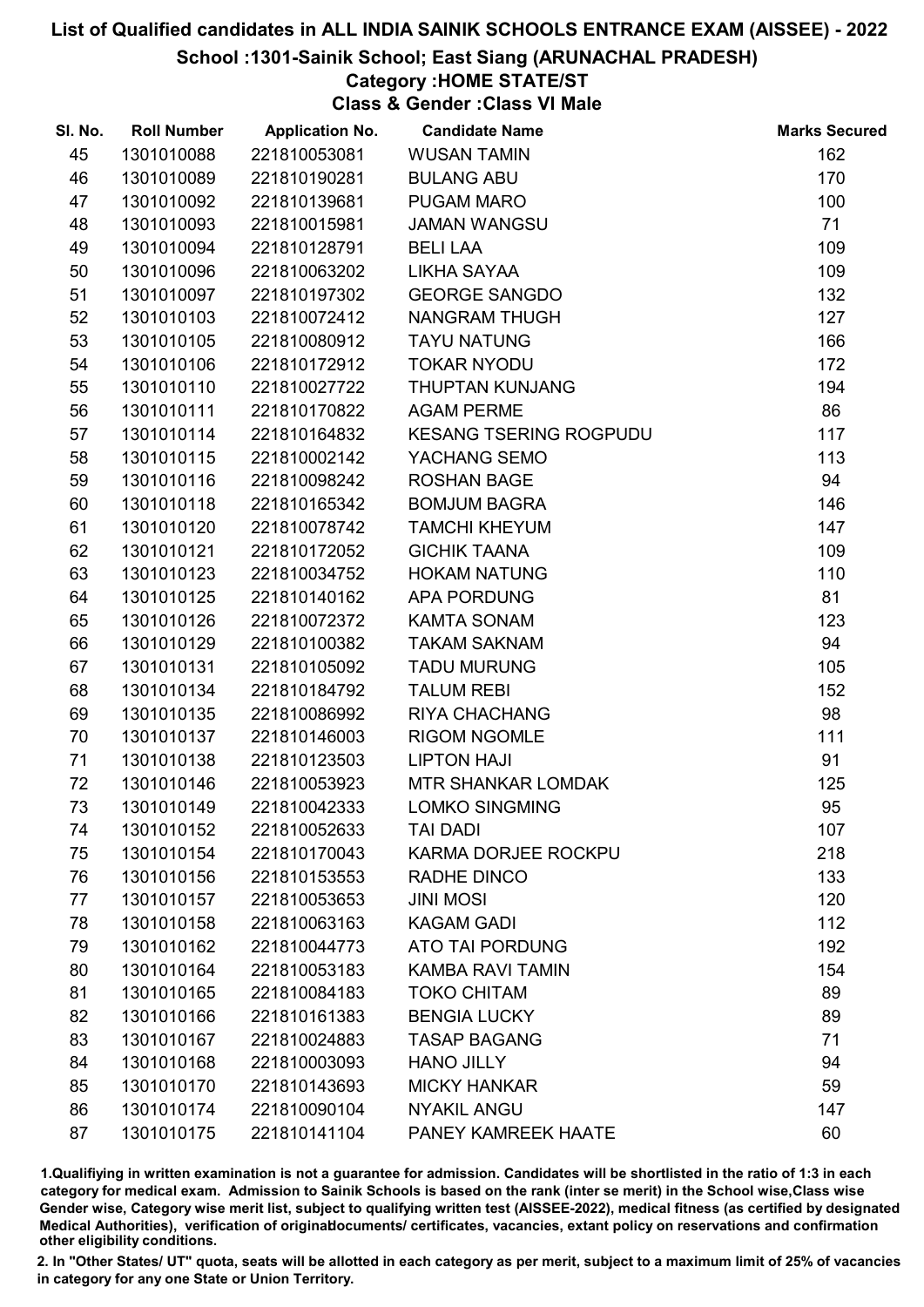School :1301-Sainik School; East Siang (ARUNACHAL PRADESH)

### Category :HOME STATE/ST

Class & Gender :Class VI Male

| SI. No. | <b>Roll Number</b> | <b>Application No.</b> | <b>Candidate Name</b>    |           | <b>Marks Secured</b> |
|---------|--------------------|------------------------|--------------------------|-----------|----------------------|
| 88      | 1301010176         | 221810173404           | <b>TAI JUNTU</b>         |           | 65                   |
| 89      | 1301010180         | 221810090704           | <b>TERKAR BUI</b>        |           | 91                   |
| 90      | 1301010181         | 221810062314           | <b>OMWANG WANGSU</b>     |           | 64                   |
| 91      | 1301010184         | 221810091514           | <b>MARTIN DERU</b>       |           | 126                  |
| 92      | 1301010185         | 221810028514           | <b>HIRAMANN NAYAM</b>    |           | 108                  |
| 93      | 1301010186         | 221810128514           | <b>FETER DAFRI</b>       |           | 66                   |
| 94      | 1301010188         | 221810133024           | <b>TOKO JINAM</b>        |           | 45                   |
| 95      | 1301010191         | 221810113134           | <b>MANMOK ATRAHAM</b>    |           | 81                   |
| 96      | 1301010194         | 221810124734           | <b>LISEN NYODU</b>       |           | 106                  |
| 97      | 1301010195         | 221810168934           | <b>JAMES MAKI</b>        |           | 146                  |
| 98      | 1301010197         | 221810111444           | <b>HAGE TASANG</b>       |           | 166                  |
| 99      | 1301010198         | 221810061444           | <b>TAI NIKAM</b>         |           | 99                   |
| 100     | 1301010205         | 221810061164           | <b>NGURANG GYAYU</b>     |           | 98                   |
| 101     | 1301010206         | 221810028164           | <b>TAGE SINGHI</b>       |           | 128                  |
| 102     | 1301010207         | 221810040264           | <b>SUBU MYODU</b>        |           | 115                  |
| 103     | 1301010208         | 221810015564           | <b>MAANLANG WANGSU</b>   |           | 131                  |
| 104     | 1301010214         | 221810035674           | <b>MASSANG RICHO</b>     |           | 217                  |
| 105     | 1301010216         | 221810091384           | <b>SUBU NITING</b>       |           | 78                   |
| 106     | 1301010223         | 221810193105           | <b>DINDO DON</b>         |           | 144                  |
| 107     | 1301010224         | 221810168505           | <b>TOKO TAMO</b>         |           | 98                   |
| 108     | 1301010226         | 221810073115           | <b>TECHI NANUM TARA</b>  |           | 140                  |
| 109     | 1301010233         | 221810124725           | PADE JENPE HAAM          |           | 151                  |
| 110     | 1301010237         | 221810150435           | <b>CHIMIN NGOMLE</b>     |           | 104                  |
| 111     | 1301010238         | 221810062535           | <b>CHINGWANG WANGSA</b>  |           | 163                  |
| 112     | 1301010242         | 221810100145           | <b>RUBU HAPHU</b>        |           | 145                  |
| 113     | 1301010243         | 221810100245           | <b>TAMU BAGANG</b>       |           | 101                  |
| 114     | 1301010245         | 221810077645           | YANGRIN TINNYAN          |           | 146                  |
| 115     | 1301010246         | 221810057155           | NINGTE RIAMUK CHEROM     |           | $\overline{2}$       |
| 116     | 1301010247         | 221810047455           | <b>SOYIR NYOKIR</b>      |           | 106                  |
| 117     | 1301010248         | 221810128455           | <b>MINGKENG MESSAR</b>   |           | 178                  |
| 118     | 1301010250         | 221810177555           | DORJEE WANGCHU NIKHANGJU |           | 91                   |
| 119     | 1301010251         | 221810126755           | DORJEE LEIKI NGANMGMU    |           | 207                  |
| 120     | 1301010253         | 221810187955           | <b>KABAK CHALIN</b>      |           | 81                   |
| 121     | 1301010254         | 221810042265           | <b>LOIST WANGSAM</b>     |           | 112                  |
| 122     | 1301010257         | 221810168675           | KAMTAI DANIA NEBA        |           | 115                  |
| 123     | 1301010258         | 221810053775           | AKOM RODE GAPAK          |           | 180                  |
| 124     | 1301010259         | 221810063875           | <b>TECHI HAGGAI</b>      |           | 197                  |
| 125     | 1301010261         | 221810091585           | <b>NYASA POTOM</b>       |           | 160                  |
| 126     | 1301010262         | 221810196585           | <b>TABA EMMANUEL</b>     | <b>AR</b> | 96                   |
| 127     | 1301010264         | 221810168885           | <b>MANGKU NYARE</b>      |           | 128                  |
| 128     | 1301010265         | 221810024985           | <b>KAAGE KAMDUK</b>      |           | 220                  |
| 129     | 1301010268         | 221810087006           | <b>ABO NISHAM TAWE</b>   |           | 115                  |
| 130     | 1301010271         | 221810157706           | <b>MINYI BAGRA</b>       |           | 124                  |

1.Qualifiying in written examination is not a guarantee for admission. Candidates will be shortlisted in the ratio of 1:3 in each category for medical exam. Admission to Sainik Schools is based on the rank (inter se merit) in the School wise,Class wise Gender wise, Category wise merit list, subject to qualifying written test (AISSEE-2022), medical fitness (as certified by designated Medical Authorities), verification of originablocuments/ certificates, vacancies, extant policy on reservations and confirmation other eligibility conditions.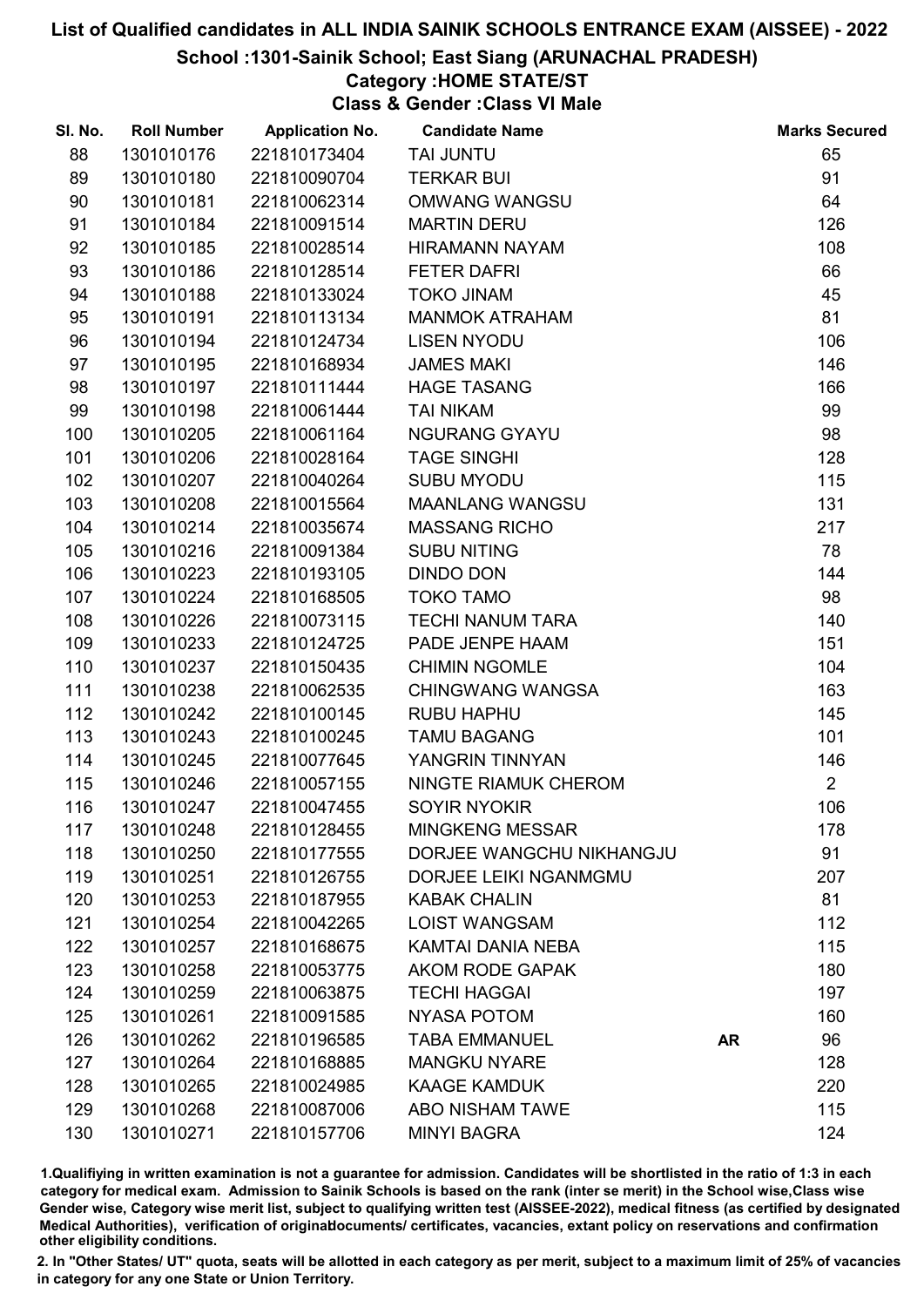## School :1301-Sainik School; East Siang (ARUNACHAL PRADESH)

### Category :HOME STATE/ST

Class & Gender :Class VI Male

| SI. No. | <b>Roll Number</b> | <b>Application No.</b> | <b>Candidate Name</b>    | <b>Marks Secured</b> |
|---------|--------------------|------------------------|--------------------------|----------------------|
| 131     | 1301010274         | 221810012716           | <b>MARSEN BASAR</b>      | 147                  |
| 132     | 1301010276         | 221810062816           | <b>NEELAM SOUL</b>       | 190                  |
| 133     | 1301010277         | 221810101026           | ABO TABIA AKA BADI       | 103                  |
| 134     | 1301010280         | 221810026426           | <b>TASSO TUMA</b>        | 64                   |
| 135     | 1301010281         | 221810041826           | TAJ JERJO                | 125                  |
| 136     | 1301010283         | 221810091336           | ATO NIYA NATUNG          | 57                   |
| 137     | 1301010287         | 221810103146           | <b>AKHIL RIGAM</b>       | 72                   |
| 138     | 1301010289         | 221810123546           | DOKTER PARAM LODU        | 163                  |
| 139     | 1301010290         | 221810157846           | <b>KURU DIIBO</b>        | 112                  |
| 140     | 1301010291         | 221810132946           | <b>MARTON SONAM</b>      | 133                  |
| 141     | 1301010292         | 221810107056           | SANGEY YESHI DINGLA      | 96                   |
| 142     | 1301010293         | 221810133656           | <b>TAW NILO DAVID</b>    | 148                  |
| 143     | 1301010295         | 221810098856           | <b>TOKO SONI</b>         | 100                  |
| 144     | 1301010296         | 221810160066           | <b>TENZIN NAMCHO</b>     | 91                   |
| 145     | 1301010297         | 221810188166           | <b>LORAM BAGANG</b>      | 106                  |
| 146     | 1301010298         | 221810118366           | <b>TAKAR LINGKAR</b>     | 167                  |
| 147     | 1301010300         | 221810034766           | <b>TANG KOKUM</b>        | 142                  |
| 148     | 1301010302         | 221810196176           | <b>LIKHA KARMIN</b>      | 135                  |
| 149     | 1301010303         | 221810073376           | <b>JORAM AKIN</b>        | 158                  |
| 150     | 1301010305         | 221810057476           | <b>ROBIN HAAM</b>        | 188                  |
| 151     | 1301010306         | 221810187476           | <b>GAMDIN BASAR</b>      | 174                  |
| 152     | 1301010308         | 221810183776           | SRI NYAIWANG WANGSA      | 92                   |
| 153     | 1301010309         | 221810055876           | <b>MEEKA LOYI</b>        | 195                  |
| 154     | 1301010310         | 221810159976           | <b>GEYUM ETE</b>         | 101                  |
| 155     | 1301010311         | 221810169976           | <b>MARKON ETE</b>        | 100                  |
| 156     | 1301010312         | 221810137186           | <b>TAGE DOKANG</b>       | 117                  |
| 157     | 1301010314         | 221810048386           | <b>TARH TAYANG</b>       | 135                  |
| 158     | 1301010316         | 221810071586           | <b>TAMAR YANGFO</b>      | 158                  |
| 159     | 1301010317         | 221810166586           | <b>DHUM BAYOR</b>        | 115                  |
| 160     | 1301010320         | 221810061196           | <b>AKOM RIKYANG DONG</b> | 104                  |
| 161     | 1301010322         | 221810068296           | <b>TECHI PUNUNG</b>      | 229                  |
| 162     | 1301010326         | 221810118207           | <b>PISA RAJU</b>         | 89                   |
| 163     | 1301010328         | 221810079317           | <b>LINYALI PABIN</b>     | 241                  |
| 164     | 1301010329         | 221810072417           | POLO TACHANG             | 119                  |
| 165     | 1301010334         | 221810102527           | <b>TALLANG TAKU</b>      | 118                  |
| 166     | 1301010335         | 221810103527           | <b>GOMAR LOYI</b>        | 235                  |
| 167     | 1301010337         | 221810122927           | <b>KUMLEX NALO</b>       | 139                  |
| 168     | 1301010338         | 221810156927           | <b>BENGIA PADA</b>       | 99                   |
| 169     | 1301010339         | 221810193037           | <b>TUMMIR GADI</b>       | 179                  |
| 170     | 1301010346         | 221810020047           | RIGZING DORJEE           | 99                   |
| 171     | 1301010351         | 221810180747           | <b>CHRIS NIKHANGJU</b>   | 78                   |
| 172     | 1301010354         | 221810189067           | <b>YOWA MARSHAL</b>      | 101                  |
| 173     | 1301010355         | 221810031267           | <b>MENTO TAMIN</b>       | 145                  |

1.Qualifiying in written examination is not a guarantee for admission. Candidates will be shortlisted in the ratio of 1:3 in each category for medical exam. Admission to Sainik Schools is based on the rank (inter se merit) in the School wise,Class wise Gender wise, Category wise merit list, subject to qualifying written test (AISSEE-2022), medical fitness (as certified by designated Medical Authorities), verification of originablocuments/ certificates, vacancies, extant policy on reservations and confirmation other eligibility conditions.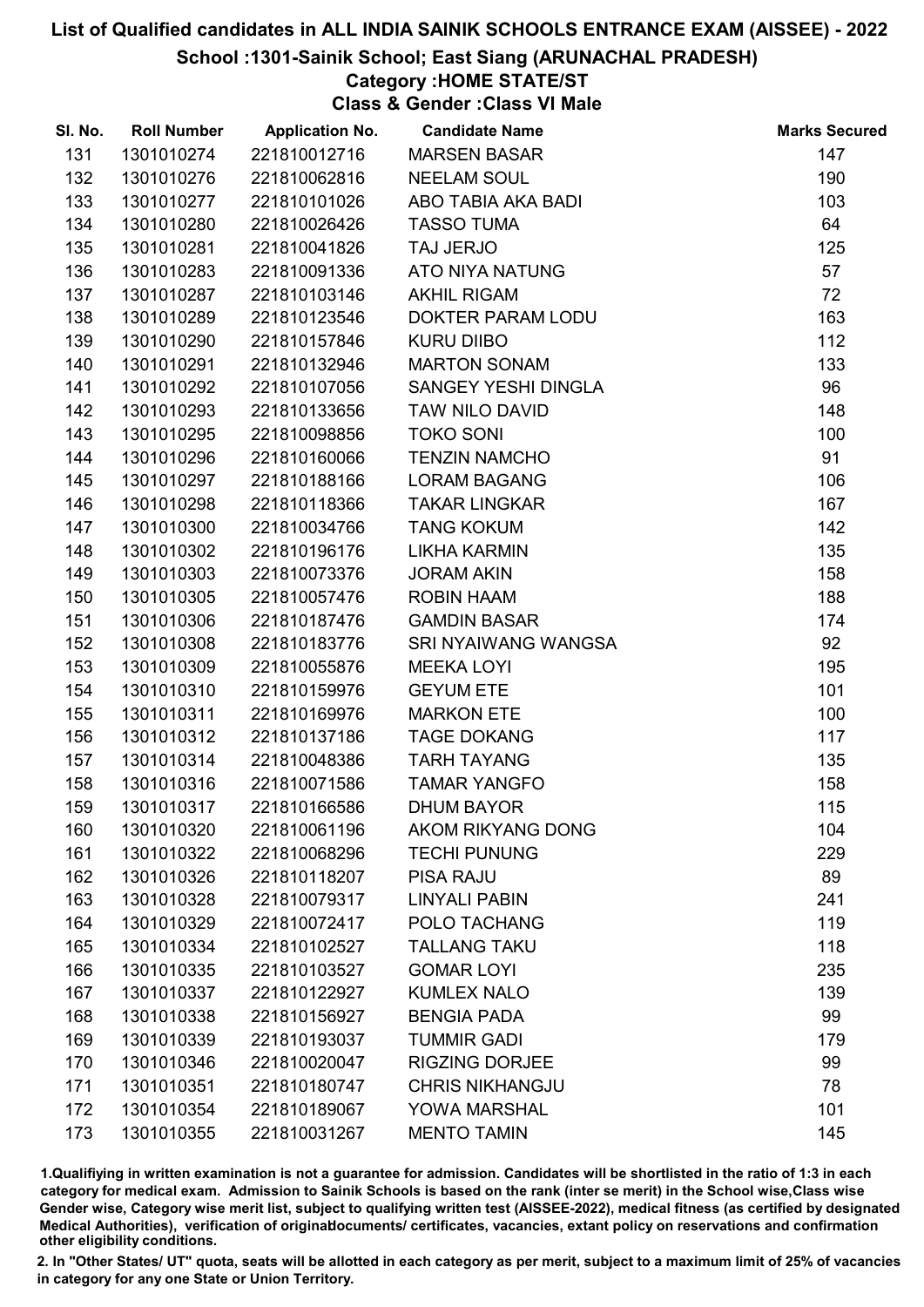## School :1301-Sainik School; East Siang (ARUNACHAL PRADESH)

### Category :HOME STATE/ST

Class & Gender :Class VI Male

| SI. No. | <b>Roll Number</b> | <b>Application No.</b> | <b>Candidate Name</b>      |           | <b>Marks Secured</b> |
|---------|--------------------|------------------------|----------------------------|-----------|----------------------|
| 174     | 1301010357         | 221810071467           | <b>NGURANG CESAR</b>       |           | 100                  |
| 175     | 1301010360         | 221810127277           | <b>NEELAM NYOKUM</b>       |           | 111                  |
| 176     | 1301010362         | 221810026677           | <b>JAMES MIIDING SAROH</b> |           | 190                  |
| 177     | 1301010364         | 221810190877           | <b>OMAN KODAK</b>          |           | 110                  |
| 178     | 1301010365         | 221810163877           | YARKUM YANGFO              |           | 88                   |
| 179     | 1301010367         | 221810112587           | <b>ANGKI JOMANG</b>        |           | 114                  |
| 180     | 1301010370         | 221810068597           | <b>TAKAR TALLONG</b>       |           | 97                   |
| 181     | 1301010373         | 221810076997           | PAKJEN MAYING              |           | 99                   |
| 182     | 1301010375         | 221810192308           | <b>MARGO ROMIN</b>         |           | 146                  |
| 183     | 1301010376         | 221810114508           | <b>SANJAY CHEDA</b>        |           | 85                   |
| 184     | 1301010381         | 221810120718           | <b>JAMES FLAGO</b>         |           | 109                  |
| 185     | 1301010382         | 221810067818           | <b>NYATE PAKSOK</b>        |           | 95                   |
| 186     | 1301010385         | 221810185128           | PHASSANG KALING            |           | 176                  |
| 187     | 1301010386         | 221810191328           | <b>LIPIN ETE</b>           |           | 75                   |
| 188     | 1301010393         | 221810162448           | <b>JUMBA HOOSHU KARKO</b>  |           | 101                  |
| 189     | 1301010394         | 221810018448           | <b>CHOMSA SAWIN</b>        | <b>AR</b> | 92                   |
| 190     | 1301010397         | 221810186358           | <b>TENZIN NORBU</b>        |           | 106                  |
| 191     | 1301010398         | 221810194458           | <b>SIMON TALLANG</b>       |           | 91                   |
| 192     | 1301010399         | 221810130958           | PIKU RUYI                  |           | 100                  |
| 193     | 1301010400         | 221810063568           | <b>SASANG MATAM RIMO</b>   |           | 113                  |
| 194     | 1301010403         | 221810095578           | <b>HIINYO PENGO</b>        |           | 88                   |
| 195     | 1301010404         | 221810074778           | <b>MARTE NYODU</b>         |           | 239                  |
| 196     | 1301010408         | 221810187788           | <b>DAKKEN TABA</b>         |           | 250                  |
| 197     | 1301010410         | 221810181498           | <b>LIKHA TALLAR</b>        |           | 78                   |
| 198     | 1301010413         | 221810057998           | <b>DONI TAIPODIA</b>       |           | 118                  |
| 199     | 1301010421         | 221810099819           | <b>TADAR KAMIN</b>         |           | 164                  |
| 200     | 1301010422         | 221810188629           | <b>BEGIANG BAGANG</b>      |           | 144                  |
| 201     | 1301010423         | 221810131729           | <b>KOKUM GYADI</b>         |           | 133                  |
| 202     | 1301010425         | 221810163039           | <b>BURU GODA</b>           |           | 102                  |
| 203     | 1301010431         | 221810099449           | <b>GORIK ETE</b>           |           | 75                   |
| 204     | 1301010433         | 221810093949           | LIRO BUI                   |           | 153                  |
| 205     | 1301010439         | 221810167569           | <b>KABAK MIND</b>          |           | 17                   |
| 206     | 1301010445         | 221810016779           | <b>TAI PAKAR</b>           |           | 179                  |
| 207     | 1301010446         | 221810013289           | <b>NABAM PILOT</b>         |           | 210                  |
| 208     | 1301010447         | 221810058589           | <b>MINKAR GAMEH</b>        |           | 125                  |
| 209     | 1301010452         | 221810036299           | <b>KANIA NANGRAM</b>       |           | 107                  |
| 210     | 1301010454         | 221810124899           | <b>BOMPIN GANGKAK</b>      |           | 226                  |
| 211     | 1301010456         | 221810045863           | <b>HAMAM TABOM</b>         |           | 22                   |
| 212     | 1301010457         | 221810019836           | <b>GEBI NGULOM</b>         |           | 181                  |
| 213     | 1302010002         | 221810010020           | <b>IYOM DIRCHI</b>         |           | 174                  |
| 214     | 1302010003         | 221810153020           | <b>DAMSA YOMGAM</b>        |           | 77                   |
| 215     | 1302010009         | 221810089730           | <b>THANGSON TANGHA</b>     | <b>AR</b> | 68                   |
| 216     | 1302010010         | 221810046140           | <b>TUMPIN N BAGRA</b>      |           | 94                   |

1.Qualifiying in written examination is not a guarantee for admission. Candidates will be shortlisted in the ratio of 1:3 in each category for medical exam. Admission to Sainik Schools is based on the rank (inter se merit) in the School wise,Class wise Gender wise, Category wise merit list, subject to qualifying written test (AISSEE-2022), medical fitness (as certified by designated Medical Authorities), verification of originablocuments/ certificates, vacancies, extant policy on reservations and confirmation other eligibility conditions.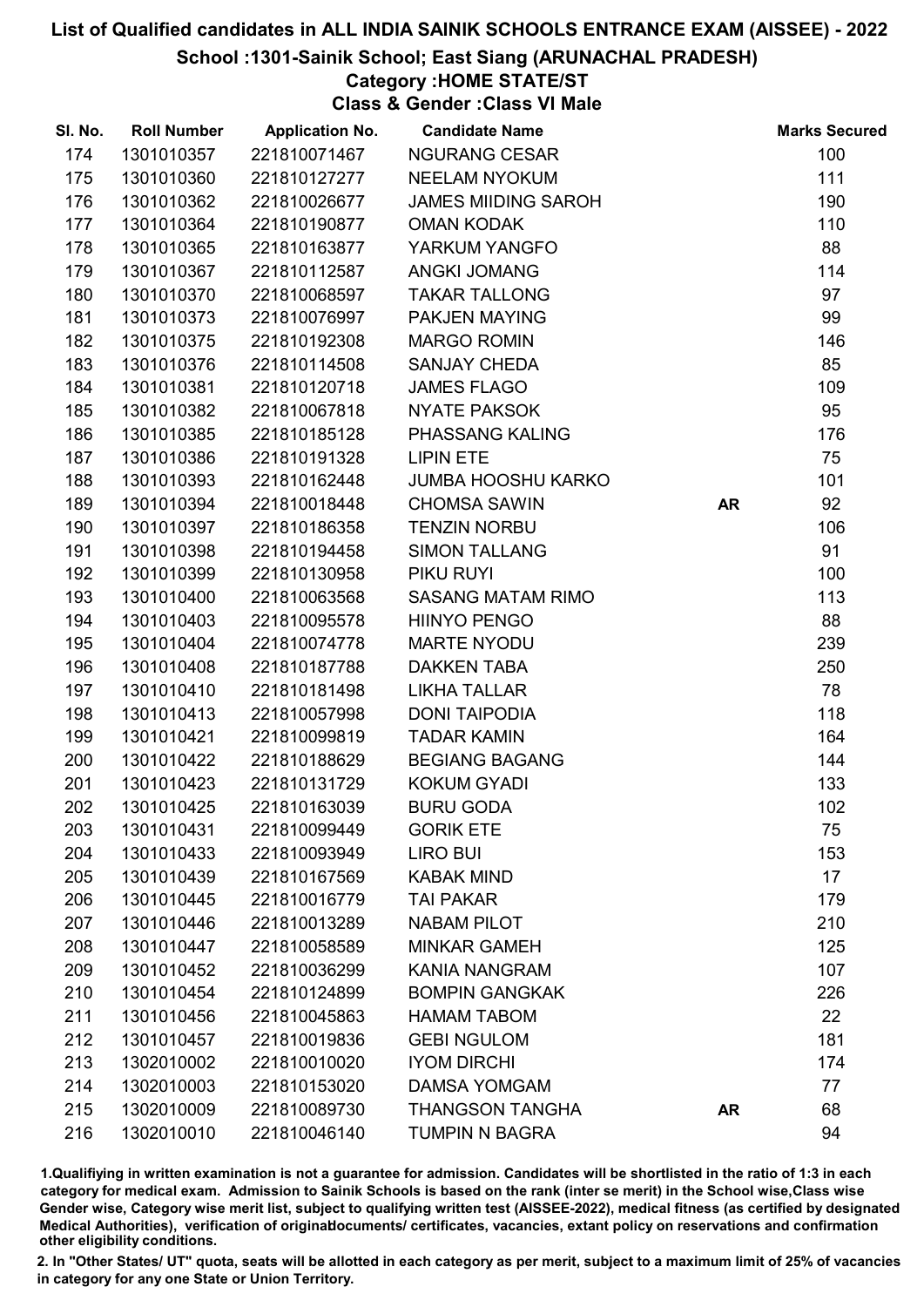School :1301-Sainik School; East Siang (ARUNACHAL PRADESH)

### Category :HOME STATE/ST

Class & Gender :Class VI Male

| SI. No. | <b>Roll Number</b> | <b>Application No.</b> | <b>Candidate Name</b>       |           | <b>Marks Secured</b> |
|---------|--------------------|------------------------|-----------------------------|-----------|----------------------|
| 217     | 1302010011         | 221810015340           | <b>KANGTO PONGTE</b>        |           | 92                   |
| 218     | 1302010012         | 221810104440           | <b>TOBOM J PADUNG</b>       |           | 71                   |
| 219     | 1302010014         | 221810186150           | <b>BINGGAM LEGO</b>         |           | 164                  |
| 220     | 1302010017         | 221810112850           | <b>AMIN DARANG</b>          |           | 119                  |
| 221     | 1302010018         | 221810163080           | <b>SHRI RUMA MILI</b>       |           | 89                   |
| 222     | 1302010020         | 221810162580           | DARBOM LEGO                 |           | 134                  |
| 223     | 1302010023         | 221810014590           | <b>KEPANG PERME</b>         |           | 148                  |
| 224     | 1302010024         | 221810128590           | KAMIN GENAM TAGGU           |           | 155                  |
| 225     | 1302010025         | 221810103001           | <b>MIJING ERING</b>         |           | 100                  |
| 226     | 1302010026         | 221810072011           | <b>MARRIK BAGRA</b>         |           | 85                   |
| 227     | 1302010027         | 221810093311           | MR. GATNO TEKSENG           |           | 107                  |
| 228     | 1302010029         | 221810079911           | <b>JOMPIN ETE</b>           | <b>AR</b> | 130                  |
| 229     | 1302010030         | 221810140421           | <b>KARBA KARLO</b>          |           | 97                   |
| 230     | 1302010032         | 221810034231           | <b>KARSING DUBOM DARANG</b> |           | 132                  |
| 231     | 1302010033         | 221810183931           | <b>MITE TAYENG</b>          |           | 98                   |
| 232     | 1302010034         | 221810047931           | <b>NINUR TAGI</b>           |           | 143                  |
| 233     | 1302010035         | 221810041241           | <b>TONI TAYENG</b>          |           | 218                  |
| 234     | 1302010041         | 221810030861           | SINUNG NANGKONG J MESSAR    |           | 132                  |
| 235     | 1302010042         | 221810035271           | <b>MIDA BOMYE KOMUT</b>     |           | 105                  |
| 236     | 1302010044         | 221810078671           | <b>MIYIN ERING</b>          |           | 167                  |
| 237     | 1302010046         | 221810028991           | <b>REIKHUM MOSSANG</b>      | <b>AR</b> | 88                   |
| 238     | 1302010050         | 221810041902           | <b>JOMKEE PADU</b>          |           | 122                  |
| 239     | 1302010051         | 221810037122           | <b>NIGE CHISI</b>           |           | 167                  |
| 240     | 1302010054         | 221810183722           | <b>MITET GAMMENG</b>        | <b>AR</b> | 126                  |
| 241     | 1302010056         | 221810026732           | <b>LEKBOM BAGE</b>          |           | 212                  |
| 242     | 1302010059         | 221810192052           | <b>MARPIN MAYI</b>          |           | 105                  |
| 243     | 1302010063         | 221810164962           | <b>LONMO TAYENG</b>         |           | 93                   |
| 244     | 1302010064         | 221810123772           | <b>DON KAMDAK</b>           |           | 63                   |
| 245     | 1302010067         | 221810093103           | <b>TINDONG PERTIN</b>       |           | 190                  |
| 246     | 1302010068         | 221810135603           | <b>JACOB KENTO MOYONG</b>   |           | 103                  |
| 247     | 1302010075         | 221810193123           | <b>IDAR NGULOM</b>          |           | 183                  |
| 248     | 1302010082         | 221810130353           | <b>ETHI EKROYA</b>          |           | 137                  |
| 249     | 1302010085         | 221810105763           | <b>MIIDONG KENING</b>       |           | 148                  |
| 250     | 1302010086         | 221810113273           | <b>BOTE TATIN</b>           |           | 129                  |
| 251     | 1302010087         | 221810016273           | <b>DAVID TAGGU</b>          |           | 182                  |
| 252     | 1302010088         | 221810081083           | LUKE JERANG                 |           | 142                  |
| 253     | 1302010093         | 221810037293           | <b>LIGAM KAMSAM</b>         |           | 128                  |
| 254     | 1302010095         | 221810090693           | YUNG JONNOM                 |           | 139                  |
| 255     | 1302010096         | 221810031893           | <b>BATIN JERANG</b>         |           | 112                  |
| 256     | 1302010097         | 221810014104           | <b>LEE WINDA LINGGI</b>     |           | 229                  |
| 257     | 1302010098         | 221810142504           | <b>KEGAM ANGU</b>           |           | 80                   |
| 258     | 1302010099         | 221810089314           | <b>DONYI LIBANG</b>         |           | 61                   |
| 259     | 1302010100         | 221810038514           | <b>MOJI RIBA</b>            |           | 219                  |

1.Qualifiying in written examination is not a guarantee for admission. Candidates will be shortlisted in the ratio of 1:3 in each category for medical exam. Admission to Sainik Schools is based on the rank (inter se merit) in the School wise,Class wise Gender wise, Category wise merit list, subject to qualifying written test (AISSEE-2022), medical fitness (as certified by designated Medical Authorities), verification of originablocuments/ certificates, vacancies, extant policy on reservations and confirmation other eligibility conditions.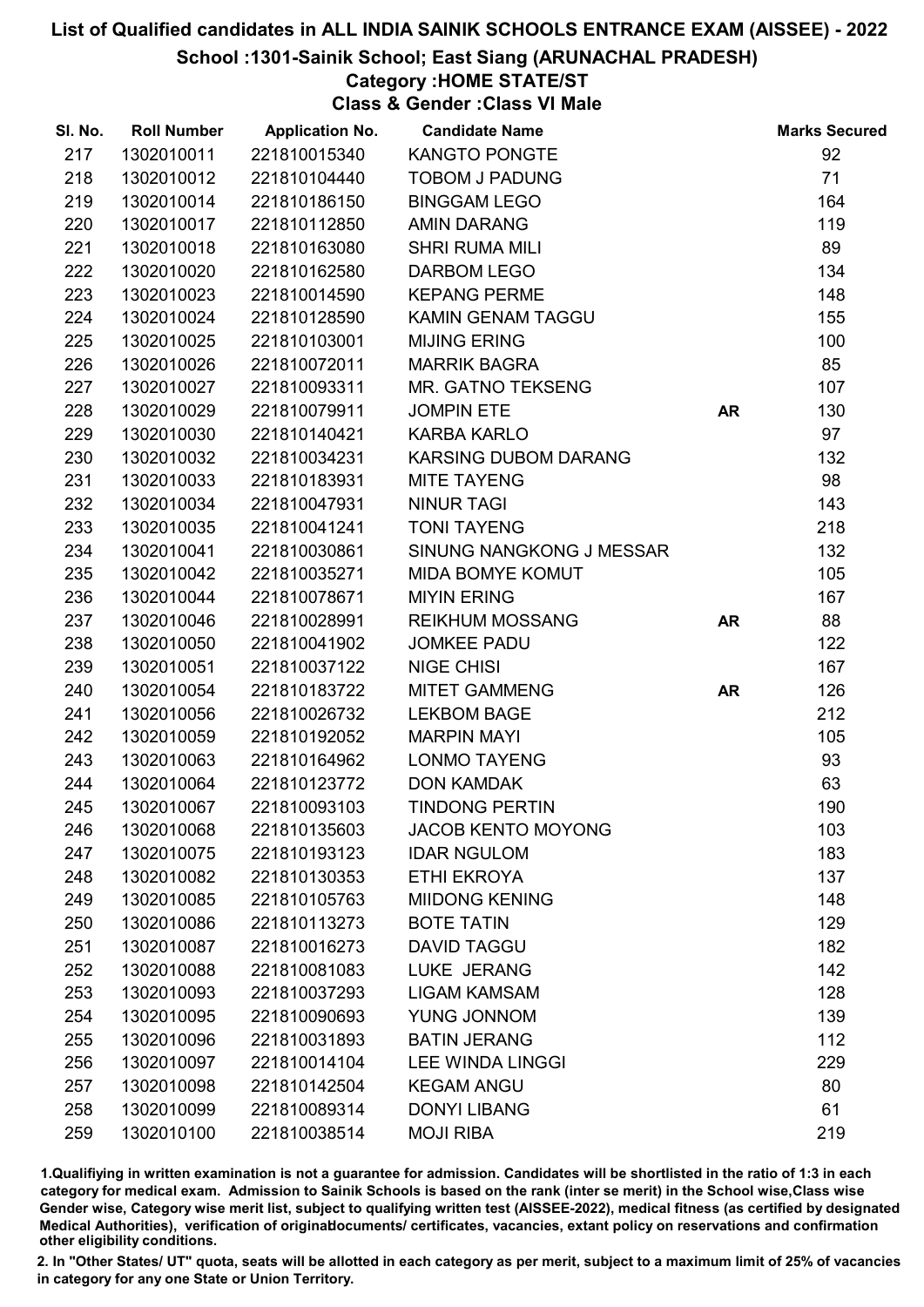School :1301-Sainik School; East Siang (ARUNACHAL PRADESH)

### Category :HOME STATE/ST

Class & Gender :Class VI Male

| 97<br>260<br>1302010101<br><b>MINONG LITIN</b><br>221810042024<br>1302010104<br>221810016434<br><b>DOGE PADU</b><br>261<br>175<br>147<br>262<br>1302010107<br>221810119444<br><b>KENGE KALING TAGA</b><br>263<br>1302010110<br>221810030254<br><b>MIBOM KOMUT</b><br>107<br>82<br>264<br>1302010113<br>221810150064<br>NAGUNG LEGO<br>1302010114<br>221810080164<br><b>LENZING SIRAM</b><br>185<br>265<br>84<br>266<br>1302010118<br>221810189194<br><b>ONOM MODI</b><br>1302010119<br><b>MAYOTHO EKRU</b><br>121<br>267<br>221810076994<br>76<br>268<br>1302010122<br>221810127325<br>ANAI D PANGGAM<br>79<br>1302010125<br>221810062035<br><b>GETOM YIRANG</b><br>269<br>1302010127<br><b>KURO MODI</b><br>167<br>270<br>221810154345<br><b>MIBANG PERME</b><br>131<br>271<br>1302010128<br>221810064545<br>189<br>272<br>1302010129<br>221810101645<br><b>AANI TAGI</b><br>1302010132<br>221810034255<br>142<br>273<br><b>NYAMIN NASO</b><br>157<br>1302010135<br>221810054265<br><b>JUMDAK BAGRA</b><br>274<br>116<br>275<br>1302010136<br>221810110465<br><b>JARKAR TATO</b><br>89<br>1302010139<br><b>SRI NYANU ANGU</b><br>276<br>221810107175<br>1302010142<br>221810115575<br><b>GANNO JAMOH</b><br>194<br>277<br>104<br>278<br>1302010143<br>221810195675<br><b>LIKEN KOMI</b><br>94<br>1302010144<br>221810122775<br><b>LINI TAIPODIA</b><br>279<br>146<br>280<br>1302010149<br>221810052116<br>PHOLEM WANGPAN<br>124<br>1302010150<br>221810123316<br><b>TANA DEVA</b><br>281<br>119<br>282<br>1302010154<br>221810094226<br><b>LENZING AGAM TAMUK</b><br>1302020001<br>221810111926<br><b>KALING LEGO</b><br>117<br>283<br>117<br>284<br>1302020002<br><b>MIGGO RIBA</b><br>221810126836<br>64<br>1302020003<br><b>TATTO DAI</b><br>285<br>221810120446<br>1302020004<br><b>DIVIN BALLONG PERME</b><br>159<br>286<br>221810123746<br>87<br>287<br>1302020005<br>221810103946<br><b>JUMDAR ETE</b><br>196<br>288<br>1302020008<br>221810185756<br><b>JOMNYA BAGRA</b><br>1302020009<br><b>MOGE RALLEN</b><br>97<br>289<br>221810131066<br>117<br>290<br>1302020010<br>221810094166<br><b>TUMGE KARBAK</b><br>137<br>291<br>1302020017<br>221810018576<br><b>GEMIN TAMUT</b><br>292<br>1302020018<br><b>JOSHUA OLOM MIBANG</b><br>161<br>221810054676<br><b>TATLING TAKU</b><br>84<br>293<br>1302020019<br>221810116676<br>192<br>294<br>1302020022<br>221810053686<br><b>GORDAN HAI</b><br><b>KARLI RAME</b><br>85<br>295<br>1302020023<br>221810016686<br>296<br><b>IGAM JISI</b><br>102<br>1302020024<br>221810079686<br><b>KENGE MOYONG</b><br>131<br>297<br>1302020025<br>221810134786<br>199<br>298<br>1302020026<br>221810123886<br><b>NGALI GANGKAK</b><br><b>ROMLI BOGO</b><br>151<br>299<br>1302020027<br>221810063696<br>221810181607<br><b>GESOM ETE</b><br>121<br>300<br>1302020030<br><b>RIGGE LOLLEN</b><br>301<br>1302020032<br>221810112807<br>156<br>124<br>302<br><b>KANGGE KOPAK</b><br>1302020034<br>221810136217 | SI. No. | <b>Roll Number</b> | <b>Application No.</b> | <b>Candidate Name</b> | <b>Marks Secured</b> |
|---------------------------------------------------------------------------------------------------------------------------------------------------------------------------------------------------------------------------------------------------------------------------------------------------------------------------------------------------------------------------------------------------------------------------------------------------------------------------------------------------------------------------------------------------------------------------------------------------------------------------------------------------------------------------------------------------------------------------------------------------------------------------------------------------------------------------------------------------------------------------------------------------------------------------------------------------------------------------------------------------------------------------------------------------------------------------------------------------------------------------------------------------------------------------------------------------------------------------------------------------------------------------------------------------------------------------------------------------------------------------------------------------------------------------------------------------------------------------------------------------------------------------------------------------------------------------------------------------------------------------------------------------------------------------------------------------------------------------------------------------------------------------------------------------------------------------------------------------------------------------------------------------------------------------------------------------------------------------------------------------------------------------------------------------------------------------------------------------------------------------------------------------------------------------------------------------------------------------------------------------------------------------------------------------------------------------------------------------------------------------------------------------------------------------------------------------------------------------------------------------------------------------------------------------------------------------------------------------------------------------------------------------------------------------------------------------------------------------------------------------------------------------------------------------------------------------------------------------------------------------------------------------------------------------------------------------|---------|--------------------|------------------------|-----------------------|----------------------|
|                                                                                                                                                                                                                                                                                                                                                                                                                                                                                                                                                                                                                                                                                                                                                                                                                                                                                                                                                                                                                                                                                                                                                                                                                                                                                                                                                                                                                                                                                                                                                                                                                                                                                                                                                                                                                                                                                                                                                                                                                                                                                                                                                                                                                                                                                                                                                                                                                                                                                                                                                                                                                                                                                                                                                                                                                                                                                                                                                   |         |                    |                        |                       |                      |
|                                                                                                                                                                                                                                                                                                                                                                                                                                                                                                                                                                                                                                                                                                                                                                                                                                                                                                                                                                                                                                                                                                                                                                                                                                                                                                                                                                                                                                                                                                                                                                                                                                                                                                                                                                                                                                                                                                                                                                                                                                                                                                                                                                                                                                                                                                                                                                                                                                                                                                                                                                                                                                                                                                                                                                                                                                                                                                                                                   |         |                    |                        |                       |                      |
|                                                                                                                                                                                                                                                                                                                                                                                                                                                                                                                                                                                                                                                                                                                                                                                                                                                                                                                                                                                                                                                                                                                                                                                                                                                                                                                                                                                                                                                                                                                                                                                                                                                                                                                                                                                                                                                                                                                                                                                                                                                                                                                                                                                                                                                                                                                                                                                                                                                                                                                                                                                                                                                                                                                                                                                                                                                                                                                                                   |         |                    |                        |                       |                      |
|                                                                                                                                                                                                                                                                                                                                                                                                                                                                                                                                                                                                                                                                                                                                                                                                                                                                                                                                                                                                                                                                                                                                                                                                                                                                                                                                                                                                                                                                                                                                                                                                                                                                                                                                                                                                                                                                                                                                                                                                                                                                                                                                                                                                                                                                                                                                                                                                                                                                                                                                                                                                                                                                                                                                                                                                                                                                                                                                                   |         |                    |                        |                       |                      |
|                                                                                                                                                                                                                                                                                                                                                                                                                                                                                                                                                                                                                                                                                                                                                                                                                                                                                                                                                                                                                                                                                                                                                                                                                                                                                                                                                                                                                                                                                                                                                                                                                                                                                                                                                                                                                                                                                                                                                                                                                                                                                                                                                                                                                                                                                                                                                                                                                                                                                                                                                                                                                                                                                                                                                                                                                                                                                                                                                   |         |                    |                        |                       |                      |
|                                                                                                                                                                                                                                                                                                                                                                                                                                                                                                                                                                                                                                                                                                                                                                                                                                                                                                                                                                                                                                                                                                                                                                                                                                                                                                                                                                                                                                                                                                                                                                                                                                                                                                                                                                                                                                                                                                                                                                                                                                                                                                                                                                                                                                                                                                                                                                                                                                                                                                                                                                                                                                                                                                                                                                                                                                                                                                                                                   |         |                    |                        |                       |                      |
|                                                                                                                                                                                                                                                                                                                                                                                                                                                                                                                                                                                                                                                                                                                                                                                                                                                                                                                                                                                                                                                                                                                                                                                                                                                                                                                                                                                                                                                                                                                                                                                                                                                                                                                                                                                                                                                                                                                                                                                                                                                                                                                                                                                                                                                                                                                                                                                                                                                                                                                                                                                                                                                                                                                                                                                                                                                                                                                                                   |         |                    |                        |                       |                      |
|                                                                                                                                                                                                                                                                                                                                                                                                                                                                                                                                                                                                                                                                                                                                                                                                                                                                                                                                                                                                                                                                                                                                                                                                                                                                                                                                                                                                                                                                                                                                                                                                                                                                                                                                                                                                                                                                                                                                                                                                                                                                                                                                                                                                                                                                                                                                                                                                                                                                                                                                                                                                                                                                                                                                                                                                                                                                                                                                                   |         |                    |                        |                       |                      |
|                                                                                                                                                                                                                                                                                                                                                                                                                                                                                                                                                                                                                                                                                                                                                                                                                                                                                                                                                                                                                                                                                                                                                                                                                                                                                                                                                                                                                                                                                                                                                                                                                                                                                                                                                                                                                                                                                                                                                                                                                                                                                                                                                                                                                                                                                                                                                                                                                                                                                                                                                                                                                                                                                                                                                                                                                                                                                                                                                   |         |                    |                        |                       |                      |
|                                                                                                                                                                                                                                                                                                                                                                                                                                                                                                                                                                                                                                                                                                                                                                                                                                                                                                                                                                                                                                                                                                                                                                                                                                                                                                                                                                                                                                                                                                                                                                                                                                                                                                                                                                                                                                                                                                                                                                                                                                                                                                                                                                                                                                                                                                                                                                                                                                                                                                                                                                                                                                                                                                                                                                                                                                                                                                                                                   |         |                    |                        |                       |                      |
|                                                                                                                                                                                                                                                                                                                                                                                                                                                                                                                                                                                                                                                                                                                                                                                                                                                                                                                                                                                                                                                                                                                                                                                                                                                                                                                                                                                                                                                                                                                                                                                                                                                                                                                                                                                                                                                                                                                                                                                                                                                                                                                                                                                                                                                                                                                                                                                                                                                                                                                                                                                                                                                                                                                                                                                                                                                                                                                                                   |         |                    |                        |                       |                      |
|                                                                                                                                                                                                                                                                                                                                                                                                                                                                                                                                                                                                                                                                                                                                                                                                                                                                                                                                                                                                                                                                                                                                                                                                                                                                                                                                                                                                                                                                                                                                                                                                                                                                                                                                                                                                                                                                                                                                                                                                                                                                                                                                                                                                                                                                                                                                                                                                                                                                                                                                                                                                                                                                                                                                                                                                                                                                                                                                                   |         |                    |                        |                       |                      |
|                                                                                                                                                                                                                                                                                                                                                                                                                                                                                                                                                                                                                                                                                                                                                                                                                                                                                                                                                                                                                                                                                                                                                                                                                                                                                                                                                                                                                                                                                                                                                                                                                                                                                                                                                                                                                                                                                                                                                                                                                                                                                                                                                                                                                                                                                                                                                                                                                                                                                                                                                                                                                                                                                                                                                                                                                                                                                                                                                   |         |                    |                        |                       |                      |
|                                                                                                                                                                                                                                                                                                                                                                                                                                                                                                                                                                                                                                                                                                                                                                                                                                                                                                                                                                                                                                                                                                                                                                                                                                                                                                                                                                                                                                                                                                                                                                                                                                                                                                                                                                                                                                                                                                                                                                                                                                                                                                                                                                                                                                                                                                                                                                                                                                                                                                                                                                                                                                                                                                                                                                                                                                                                                                                                                   |         |                    |                        |                       |                      |
|                                                                                                                                                                                                                                                                                                                                                                                                                                                                                                                                                                                                                                                                                                                                                                                                                                                                                                                                                                                                                                                                                                                                                                                                                                                                                                                                                                                                                                                                                                                                                                                                                                                                                                                                                                                                                                                                                                                                                                                                                                                                                                                                                                                                                                                                                                                                                                                                                                                                                                                                                                                                                                                                                                                                                                                                                                                                                                                                                   |         |                    |                        |                       |                      |
|                                                                                                                                                                                                                                                                                                                                                                                                                                                                                                                                                                                                                                                                                                                                                                                                                                                                                                                                                                                                                                                                                                                                                                                                                                                                                                                                                                                                                                                                                                                                                                                                                                                                                                                                                                                                                                                                                                                                                                                                                                                                                                                                                                                                                                                                                                                                                                                                                                                                                                                                                                                                                                                                                                                                                                                                                                                                                                                                                   |         |                    |                        |                       |                      |
|                                                                                                                                                                                                                                                                                                                                                                                                                                                                                                                                                                                                                                                                                                                                                                                                                                                                                                                                                                                                                                                                                                                                                                                                                                                                                                                                                                                                                                                                                                                                                                                                                                                                                                                                                                                                                                                                                                                                                                                                                                                                                                                                                                                                                                                                                                                                                                                                                                                                                                                                                                                                                                                                                                                                                                                                                                                                                                                                                   |         |                    |                        |                       |                      |
|                                                                                                                                                                                                                                                                                                                                                                                                                                                                                                                                                                                                                                                                                                                                                                                                                                                                                                                                                                                                                                                                                                                                                                                                                                                                                                                                                                                                                                                                                                                                                                                                                                                                                                                                                                                                                                                                                                                                                                                                                                                                                                                                                                                                                                                                                                                                                                                                                                                                                                                                                                                                                                                                                                                                                                                                                                                                                                                                                   |         |                    |                        |                       |                      |
|                                                                                                                                                                                                                                                                                                                                                                                                                                                                                                                                                                                                                                                                                                                                                                                                                                                                                                                                                                                                                                                                                                                                                                                                                                                                                                                                                                                                                                                                                                                                                                                                                                                                                                                                                                                                                                                                                                                                                                                                                                                                                                                                                                                                                                                                                                                                                                                                                                                                                                                                                                                                                                                                                                                                                                                                                                                                                                                                                   |         |                    |                        |                       |                      |
|                                                                                                                                                                                                                                                                                                                                                                                                                                                                                                                                                                                                                                                                                                                                                                                                                                                                                                                                                                                                                                                                                                                                                                                                                                                                                                                                                                                                                                                                                                                                                                                                                                                                                                                                                                                                                                                                                                                                                                                                                                                                                                                                                                                                                                                                                                                                                                                                                                                                                                                                                                                                                                                                                                                                                                                                                                                                                                                                                   |         |                    |                        |                       |                      |
|                                                                                                                                                                                                                                                                                                                                                                                                                                                                                                                                                                                                                                                                                                                                                                                                                                                                                                                                                                                                                                                                                                                                                                                                                                                                                                                                                                                                                                                                                                                                                                                                                                                                                                                                                                                                                                                                                                                                                                                                                                                                                                                                                                                                                                                                                                                                                                                                                                                                                                                                                                                                                                                                                                                                                                                                                                                                                                                                                   |         |                    |                        |                       |                      |
|                                                                                                                                                                                                                                                                                                                                                                                                                                                                                                                                                                                                                                                                                                                                                                                                                                                                                                                                                                                                                                                                                                                                                                                                                                                                                                                                                                                                                                                                                                                                                                                                                                                                                                                                                                                                                                                                                                                                                                                                                                                                                                                                                                                                                                                                                                                                                                                                                                                                                                                                                                                                                                                                                                                                                                                                                                                                                                                                                   |         |                    |                        |                       |                      |
|                                                                                                                                                                                                                                                                                                                                                                                                                                                                                                                                                                                                                                                                                                                                                                                                                                                                                                                                                                                                                                                                                                                                                                                                                                                                                                                                                                                                                                                                                                                                                                                                                                                                                                                                                                                                                                                                                                                                                                                                                                                                                                                                                                                                                                                                                                                                                                                                                                                                                                                                                                                                                                                                                                                                                                                                                                                                                                                                                   |         |                    |                        |                       |                      |
|                                                                                                                                                                                                                                                                                                                                                                                                                                                                                                                                                                                                                                                                                                                                                                                                                                                                                                                                                                                                                                                                                                                                                                                                                                                                                                                                                                                                                                                                                                                                                                                                                                                                                                                                                                                                                                                                                                                                                                                                                                                                                                                                                                                                                                                                                                                                                                                                                                                                                                                                                                                                                                                                                                                                                                                                                                                                                                                                                   |         |                    |                        |                       |                      |
|                                                                                                                                                                                                                                                                                                                                                                                                                                                                                                                                                                                                                                                                                                                                                                                                                                                                                                                                                                                                                                                                                                                                                                                                                                                                                                                                                                                                                                                                                                                                                                                                                                                                                                                                                                                                                                                                                                                                                                                                                                                                                                                                                                                                                                                                                                                                                                                                                                                                                                                                                                                                                                                                                                                                                                                                                                                                                                                                                   |         |                    |                        |                       |                      |
|                                                                                                                                                                                                                                                                                                                                                                                                                                                                                                                                                                                                                                                                                                                                                                                                                                                                                                                                                                                                                                                                                                                                                                                                                                                                                                                                                                                                                                                                                                                                                                                                                                                                                                                                                                                                                                                                                                                                                                                                                                                                                                                                                                                                                                                                                                                                                                                                                                                                                                                                                                                                                                                                                                                                                                                                                                                                                                                                                   |         |                    |                        |                       |                      |
|                                                                                                                                                                                                                                                                                                                                                                                                                                                                                                                                                                                                                                                                                                                                                                                                                                                                                                                                                                                                                                                                                                                                                                                                                                                                                                                                                                                                                                                                                                                                                                                                                                                                                                                                                                                                                                                                                                                                                                                                                                                                                                                                                                                                                                                                                                                                                                                                                                                                                                                                                                                                                                                                                                                                                                                                                                                                                                                                                   |         |                    |                        |                       |                      |
|                                                                                                                                                                                                                                                                                                                                                                                                                                                                                                                                                                                                                                                                                                                                                                                                                                                                                                                                                                                                                                                                                                                                                                                                                                                                                                                                                                                                                                                                                                                                                                                                                                                                                                                                                                                                                                                                                                                                                                                                                                                                                                                                                                                                                                                                                                                                                                                                                                                                                                                                                                                                                                                                                                                                                                                                                                                                                                                                                   |         |                    |                        |                       |                      |
|                                                                                                                                                                                                                                                                                                                                                                                                                                                                                                                                                                                                                                                                                                                                                                                                                                                                                                                                                                                                                                                                                                                                                                                                                                                                                                                                                                                                                                                                                                                                                                                                                                                                                                                                                                                                                                                                                                                                                                                                                                                                                                                                                                                                                                                                                                                                                                                                                                                                                                                                                                                                                                                                                                                                                                                                                                                                                                                                                   |         |                    |                        |                       |                      |
|                                                                                                                                                                                                                                                                                                                                                                                                                                                                                                                                                                                                                                                                                                                                                                                                                                                                                                                                                                                                                                                                                                                                                                                                                                                                                                                                                                                                                                                                                                                                                                                                                                                                                                                                                                                                                                                                                                                                                                                                                                                                                                                                                                                                                                                                                                                                                                                                                                                                                                                                                                                                                                                                                                                                                                                                                                                                                                                                                   |         |                    |                        |                       |                      |
|                                                                                                                                                                                                                                                                                                                                                                                                                                                                                                                                                                                                                                                                                                                                                                                                                                                                                                                                                                                                                                                                                                                                                                                                                                                                                                                                                                                                                                                                                                                                                                                                                                                                                                                                                                                                                                                                                                                                                                                                                                                                                                                                                                                                                                                                                                                                                                                                                                                                                                                                                                                                                                                                                                                                                                                                                                                                                                                                                   |         |                    |                        |                       |                      |
|                                                                                                                                                                                                                                                                                                                                                                                                                                                                                                                                                                                                                                                                                                                                                                                                                                                                                                                                                                                                                                                                                                                                                                                                                                                                                                                                                                                                                                                                                                                                                                                                                                                                                                                                                                                                                                                                                                                                                                                                                                                                                                                                                                                                                                                                                                                                                                                                                                                                                                                                                                                                                                                                                                                                                                                                                                                                                                                                                   |         |                    |                        |                       |                      |
|                                                                                                                                                                                                                                                                                                                                                                                                                                                                                                                                                                                                                                                                                                                                                                                                                                                                                                                                                                                                                                                                                                                                                                                                                                                                                                                                                                                                                                                                                                                                                                                                                                                                                                                                                                                                                                                                                                                                                                                                                                                                                                                                                                                                                                                                                                                                                                                                                                                                                                                                                                                                                                                                                                                                                                                                                                                                                                                                                   |         |                    |                        |                       |                      |
|                                                                                                                                                                                                                                                                                                                                                                                                                                                                                                                                                                                                                                                                                                                                                                                                                                                                                                                                                                                                                                                                                                                                                                                                                                                                                                                                                                                                                                                                                                                                                                                                                                                                                                                                                                                                                                                                                                                                                                                                                                                                                                                                                                                                                                                                                                                                                                                                                                                                                                                                                                                                                                                                                                                                                                                                                                                                                                                                                   |         |                    |                        |                       |                      |
|                                                                                                                                                                                                                                                                                                                                                                                                                                                                                                                                                                                                                                                                                                                                                                                                                                                                                                                                                                                                                                                                                                                                                                                                                                                                                                                                                                                                                                                                                                                                                                                                                                                                                                                                                                                                                                                                                                                                                                                                                                                                                                                                                                                                                                                                                                                                                                                                                                                                                                                                                                                                                                                                                                                                                                                                                                                                                                                                                   |         |                    |                        |                       |                      |
|                                                                                                                                                                                                                                                                                                                                                                                                                                                                                                                                                                                                                                                                                                                                                                                                                                                                                                                                                                                                                                                                                                                                                                                                                                                                                                                                                                                                                                                                                                                                                                                                                                                                                                                                                                                                                                                                                                                                                                                                                                                                                                                                                                                                                                                                                                                                                                                                                                                                                                                                                                                                                                                                                                                                                                                                                                                                                                                                                   |         |                    |                        |                       |                      |
|                                                                                                                                                                                                                                                                                                                                                                                                                                                                                                                                                                                                                                                                                                                                                                                                                                                                                                                                                                                                                                                                                                                                                                                                                                                                                                                                                                                                                                                                                                                                                                                                                                                                                                                                                                                                                                                                                                                                                                                                                                                                                                                                                                                                                                                                                                                                                                                                                                                                                                                                                                                                                                                                                                                                                                                                                                                                                                                                                   |         |                    |                        |                       |                      |
|                                                                                                                                                                                                                                                                                                                                                                                                                                                                                                                                                                                                                                                                                                                                                                                                                                                                                                                                                                                                                                                                                                                                                                                                                                                                                                                                                                                                                                                                                                                                                                                                                                                                                                                                                                                                                                                                                                                                                                                                                                                                                                                                                                                                                                                                                                                                                                                                                                                                                                                                                                                                                                                                                                                                                                                                                                                                                                                                                   |         |                    |                        |                       |                      |
|                                                                                                                                                                                                                                                                                                                                                                                                                                                                                                                                                                                                                                                                                                                                                                                                                                                                                                                                                                                                                                                                                                                                                                                                                                                                                                                                                                                                                                                                                                                                                                                                                                                                                                                                                                                                                                                                                                                                                                                                                                                                                                                                                                                                                                                                                                                                                                                                                                                                                                                                                                                                                                                                                                                                                                                                                                                                                                                                                   |         |                    |                        |                       |                      |
|                                                                                                                                                                                                                                                                                                                                                                                                                                                                                                                                                                                                                                                                                                                                                                                                                                                                                                                                                                                                                                                                                                                                                                                                                                                                                                                                                                                                                                                                                                                                                                                                                                                                                                                                                                                                                                                                                                                                                                                                                                                                                                                                                                                                                                                                                                                                                                                                                                                                                                                                                                                                                                                                                                                                                                                                                                                                                                                                                   |         |                    |                        |                       |                      |
|                                                                                                                                                                                                                                                                                                                                                                                                                                                                                                                                                                                                                                                                                                                                                                                                                                                                                                                                                                                                                                                                                                                                                                                                                                                                                                                                                                                                                                                                                                                                                                                                                                                                                                                                                                                                                                                                                                                                                                                                                                                                                                                                                                                                                                                                                                                                                                                                                                                                                                                                                                                                                                                                                                                                                                                                                                                                                                                                                   |         |                    |                        |                       |                      |
|                                                                                                                                                                                                                                                                                                                                                                                                                                                                                                                                                                                                                                                                                                                                                                                                                                                                                                                                                                                                                                                                                                                                                                                                                                                                                                                                                                                                                                                                                                                                                                                                                                                                                                                                                                                                                                                                                                                                                                                                                                                                                                                                                                                                                                                                                                                                                                                                                                                                                                                                                                                                                                                                                                                                                                                                                                                                                                                                                   |         |                    |                        |                       |                      |
|                                                                                                                                                                                                                                                                                                                                                                                                                                                                                                                                                                                                                                                                                                                                                                                                                                                                                                                                                                                                                                                                                                                                                                                                                                                                                                                                                                                                                                                                                                                                                                                                                                                                                                                                                                                                                                                                                                                                                                                                                                                                                                                                                                                                                                                                                                                                                                                                                                                                                                                                                                                                                                                                                                                                                                                                                                                                                                                                                   |         |                    |                        |                       |                      |

1.Qualifiying in written examination is not a guarantee for admission. Candidates will be shortlisted in the ratio of 1:3 in each category for medical exam. Admission to Sainik Schools is based on the rank (inter se merit) in the School wise,Class wise Gender wise, Category wise merit list, subject to qualifying written test (AISSEE-2022), medical fitness (as certified by designated Medical Authorities), verification of originablocuments/ certificates, vacancies, extant policy on reservations and confirmation other eligibility conditions.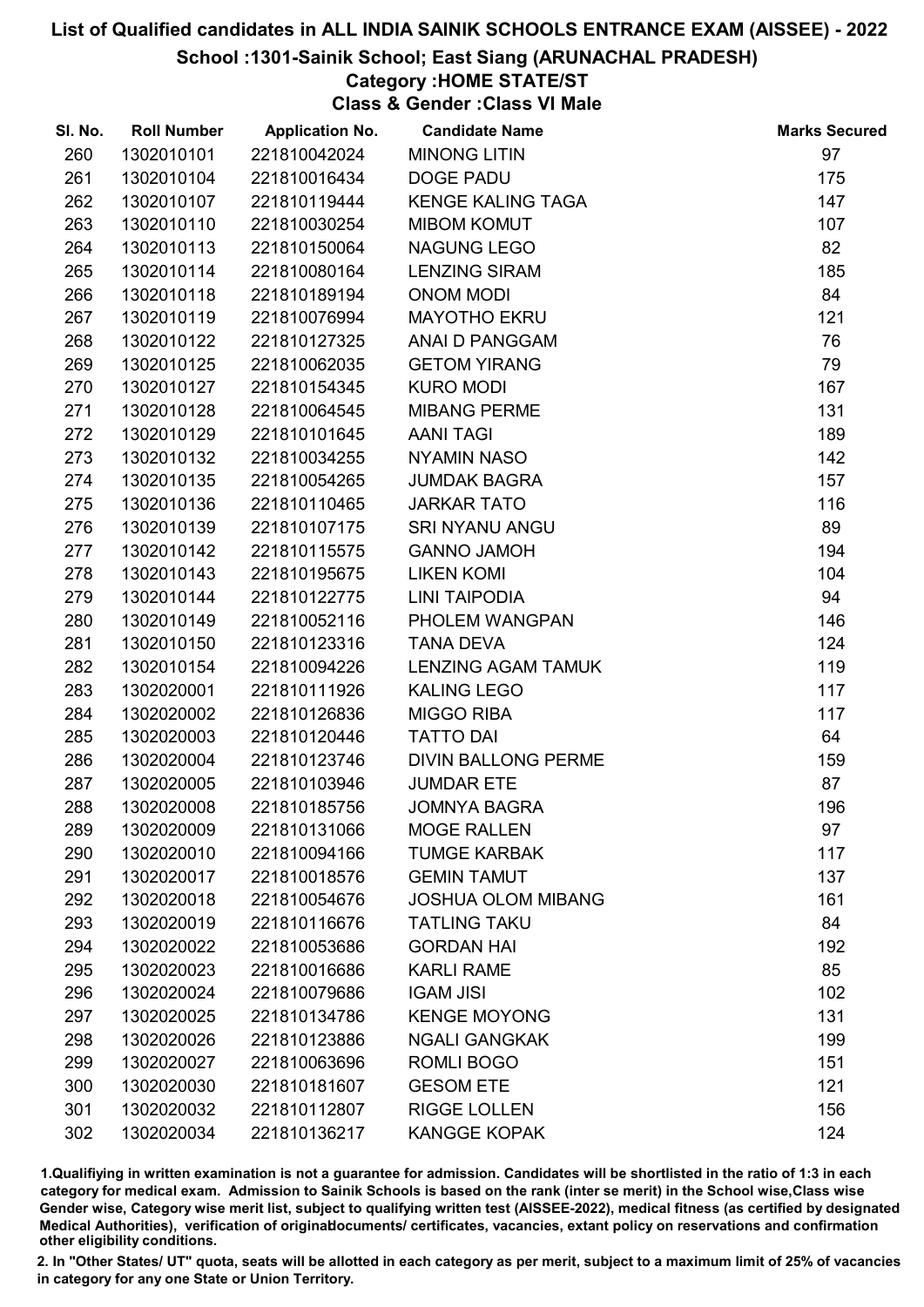School :1301-Sainik School; East Siang (ARUNACHAL PRADESH)

### Category :HOME STATE/ST

Class & Gender :Class VI Male

| SI. No. | <b>Roll Number</b> | <b>Application No.</b> | <b>Candidate Name</b>   |           | <b>Marks Secured</b> |
|---------|--------------------|------------------------|-------------------------|-----------|----------------------|
| 303     | 1302020035         | 221810152717           | <b>TUMPE YOMCHA</b>     |           | 146                  |
| 304     | 1302020037         | 221810014027           | <b>SON TAYING</b>       |           | 96                   |
| 305     | 1302020038         | 221810058027           | <b>UJEN WEIZER</b>      |           | 122                  |
| 306     | 1302020040         | 221810013527           | MILO GOMGE RADENG       |           | 150                  |
| 307     | 1302020041         | 221810158037           | PEMA DORJEE NAKSANG     |           | 88                   |
| 308     | 1302020043         | 221810137637           | <b>KENNONG GAO</b>      |           | 229                  |
| 309     | 1302020045         | 221810070647           | <b>MESSI MIWU</b>       |           | 178                  |
| 310     | 1302020048         | 221810089847           | <b>GETEM TATAK</b>      |           | 118                  |
| 311     | 1302020049         | 221810193157           | ANNONG PERME            |           | 112                  |
| 312     | 1302020050         | 221810187157           | ADUNG ARANGHAM          | <b>AR</b> | 124                  |
| 313     | 1302020054         | 221810013357           | <b>PUSOM PANSA</b>      |           | 82                   |
| 314     | 1302020058         | 221810155467           | <b>GEJUM RONYA</b>      |           | 86                   |
| 315     | 1302020059         | 221810168567           | <b>ARAN KANGGE NOPI</b> |           | 111                  |
| 316     | 1302020061         | 221810076967           | <b>KENSON KARCHO</b>    |           | 102                  |
| 317     | 1302020062         | 221810193577           | <b>AIDONG DAJI</b>      |           | 103                  |
| 318     | 1302020063         | 221810046677           | <b>LERING TALOH</b>     |           | 133                  |
| 319     | 1302020065         | 221810130587           | <b>MIRGE ADO</b>        |           | 205                  |
| 320     | 1302020067         | 221810043597           | <b>RIKZEN NAKSANG</b>   |           | 192                  |
| 321     | 1302020068         | 221810103797           | <b>LEEHU MILI</b>       |           | 112                  |
| 322     | 1302020069         | 221810118897           | AMOS LOTTO KOYU         |           | 156                  |
| 323     | 1302020070         | 221810086997           | <b>ETHICSO BILLAI</b>   |           | 102                  |
| 324     | 1302020071         | 221810155208           | <b>TUMDE POTOM</b>      |           | 129                  |
| 325     | 1302020075         | 221810088018           | <b>TOKAR PARAM</b>      |           | 97                   |
| 326     | 1302020076         | 221810183118           | RISHALSO TABRONYU       |           | 65                   |
| 327     | 1302020078         | 221810105618           | <b>KOLI ROMIN</b>       |           | 151                  |
| 328     | 1302020082         | 221810154918           | <b>KENDORUNG PERTIN</b> |           | 135                  |
| 329     | 1302020084         | 221810027328           | <b>MILING PERTIN</b>    |           | 168                  |
| 330     | 1302020091         | 221810022548           | <b>BOMBAI LOMBI</b>     |           | 133                  |
| 331     | 1302020095         | 221810009958           | <b>NOKPOY NGOPADAM</b>  |           | 92                   |
| 332     | 1302020098         | 221810190278           | <b>MIBOM TAMUK</b>      |           | 75                   |
| 333     | 1302020099         | 221810098278           | <b>DECRISH TAMUT</b>    |           | 139                  |
| 334     | 1302020104         | 221810090388           | <b>KENDO NOBENG</b>     |           | 118                  |
| 335     | 1302020106         | 221810135098           | <b>DUNIYA LEGO</b>      |           | 59                   |
| 336     | 1302020108         | 221810030109           | <b>JIUM CHAITOM</b>     |           | 118                  |
| 337     | 1302020110         | 221810014019           | <b>MILIK PANGGENG</b>   |           | 150                  |
| 338     | 1302020111         | 221810042419           | <b>JUMSON NGOMDIR</b>   |           | 95                   |
| 339     | 1302020112         | 221810080619           | <b>SAHIDSO MININ</b>    |           | 75                   |
| 340     | 1302020113         | 221810153029           | <b>GAMLI LOYA</b>       |           | 96                   |
| 341     | 1302020114         | 221810163129           | KANGKILING DOLO PERME   |           | 95                   |
| 342     | 1302020116         | 221810186139           | <b>KEDO LOMBI</b>       |           | 125                  |
| 343     | 1302020123         | 221810079759           | <b>KENMO RINA</b>       |           | 159                  |
| 344     | 1302020126         | 221810014369           | <b>MILO KANO MIBANG</b> |           | 160                  |
| 345     | 1302020128         | 221810092379           | <b>BOMRIK NYODU</b>     |           | 234                  |

1.Qualifiying in written examination is not a guarantee for admission. Candidates will be shortlisted in the ratio of 1:3 in each category for medical exam. Admission to Sainik Schools is based on the rank (inter se merit) in the School wise,Class wise Gender wise, Category wise merit list, subject to qualifying written test (AISSEE-2022), medical fitness (as certified by designated Medical Authorities), verification of originablocuments/ certificates, vacancies, extant policy on reservations and confirmation other eligibility conditions.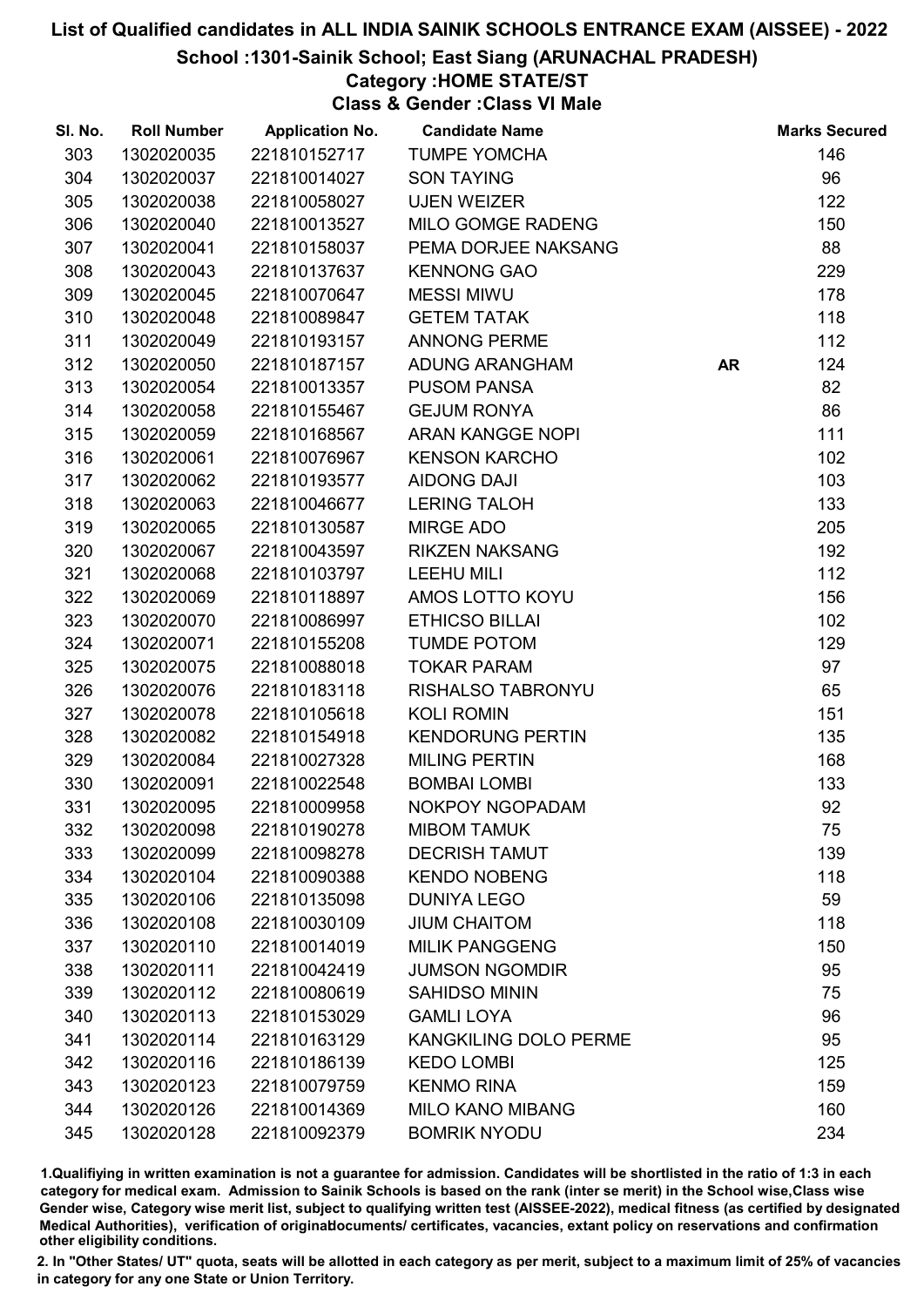### List of Qualified candidates in ALL INDIA SAINIK SCHOOLS ENTRANCE EXAM (AISSEE) - 2022 School :1301-Sainik School; East Siang (ARUNACHAL PRADESH) Category :HOME STATE/ST Class & Gender :Class VI Male

| SI. No. | <b>Roll Number</b> | <b>Application No.</b> | <b>Candidate Name</b>   | <b>Marks Secured</b> |
|---------|--------------------|------------------------|-------------------------|----------------------|
| 346     | 1302020129         | 221810014379           | <b>JUMGAM RIBA</b>      | 144                  |
| 347     | 1302020132         | 221810071299           | NYAKIN ROMIN            | 87                   |
| 348     | 1303010011         | 221810154166           | DAWA TSERING BAPU       | 124                  |
| 349     | 1401010038         | 221810122721           | LUMANTHER JANGLOO       | 212                  |
| 350     | 1401010043         | 221810078651           | DAMTE BAGRA             | 217                  |
| 351     | 1401010072         | 221810147843           | KHANGNYAN AKHANG        | 143                  |
| 352     | 1401010089         | 221810079634           | <b>SINA HOMNYU</b>      | 69                   |
| 353     | 1401010127         | 221810091646           | <b>RANNOK MOSSANG</b>   | 113                  |
| 354     | 1401010128         | 221810128356           | <b>WANGKHAP CHAKTEY</b> | 68                   |
| 355     | 1401010169         | 221810099639           | LOMBU HIPOH MOSANG      | 142                  |
| 356     | 3501010129         | 221810193607           | <b>TAKU KHONKHUNG</b>   | 130                  |

<sup>1.</sup>Qualifiying in written examination is not a guarantee for admission. Candidates will be shortlisted in the ratio of 1:3 in each category for medical exam. Admission to Sainik Schools is based on the rank (inter se merit) in the School wise,Class wise Gender wise, Category wise merit list, subject to qualifying written test (AISSEE-2022), medical fitness (as certified by designated Medical Authorities), verification of originablocuments/ certificates, vacancies, extant policy on reservations and confirmation other eligibility conditions.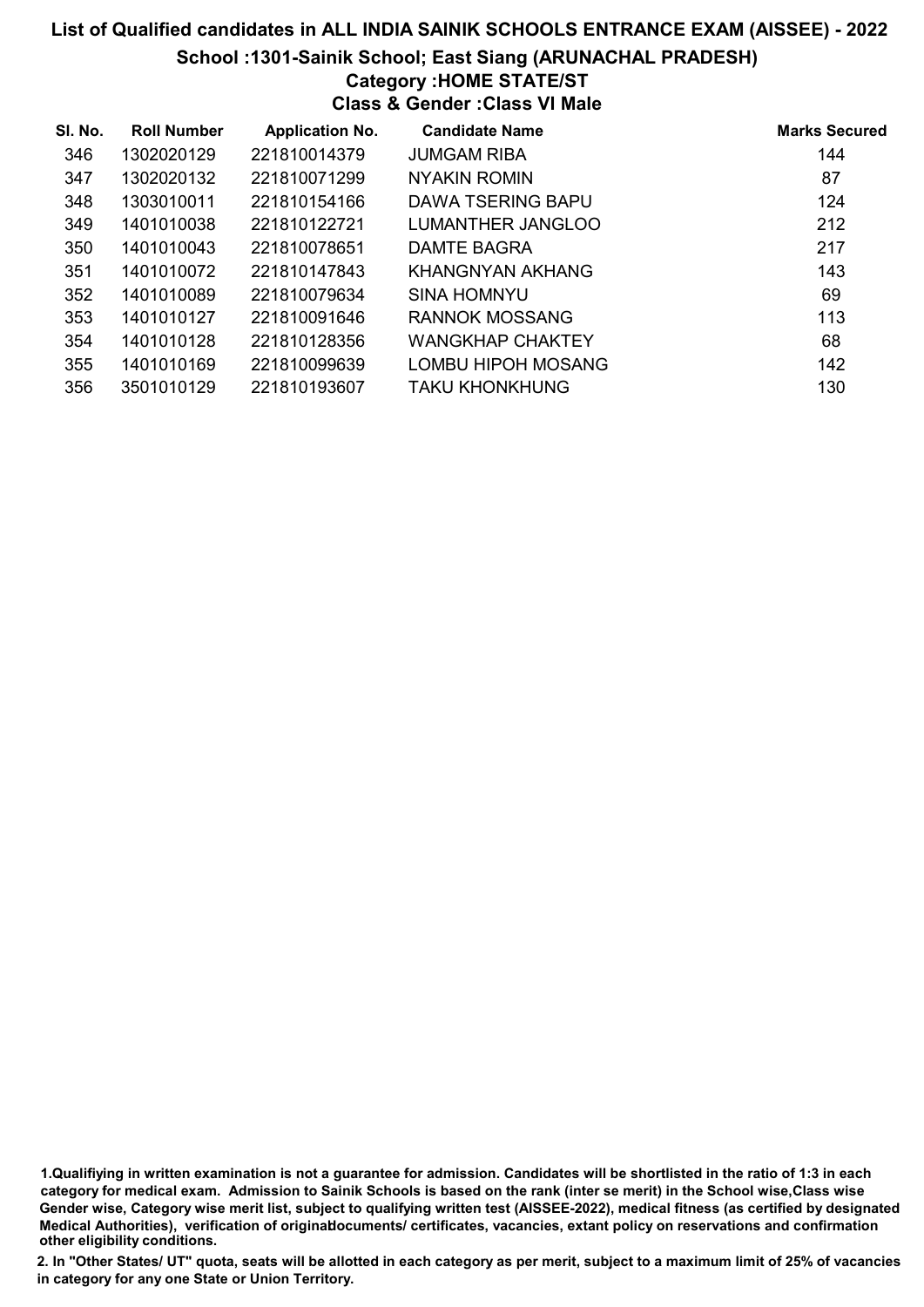# List of Qualified candidates in ALL INDIA SAINIK SCHOOLS ENTRANCE EXAM (AISSEE) - 2022 School :1301-Sainik School; East Siang (ARUNACHAL PRADESH) Category :HOME STATE/OBC Class & Gender :Class VI Male

| SI. No. | <b>Roll Number</b> | <b>Application No.</b> | <b>Candidate Name</b>      | <b>Marks Secured</b> |
|---------|--------------------|------------------------|----------------------------|----------------------|
| 357     | 1302020053         | 221810103357           | <b>EMMANUAL RAJBONGSHI</b> | 135                  |

<sup>1.</sup>Qualifiying in written examination is not a guarantee for admission. Candidates will be shortlisted in the ratio of 1:3 in each category for medical exam. Admission to Sainik Schools is based on the rank (inter se merit) in the School wise,Class wise Gender wise, Category wise merit list, subject to qualifying written test (AISSEE-2022), medical fitness (as certified by designated Medical Authorities), verification of originablocuments/ certificates, vacancies, extant policy on reservations and confirmation other eligibility conditions.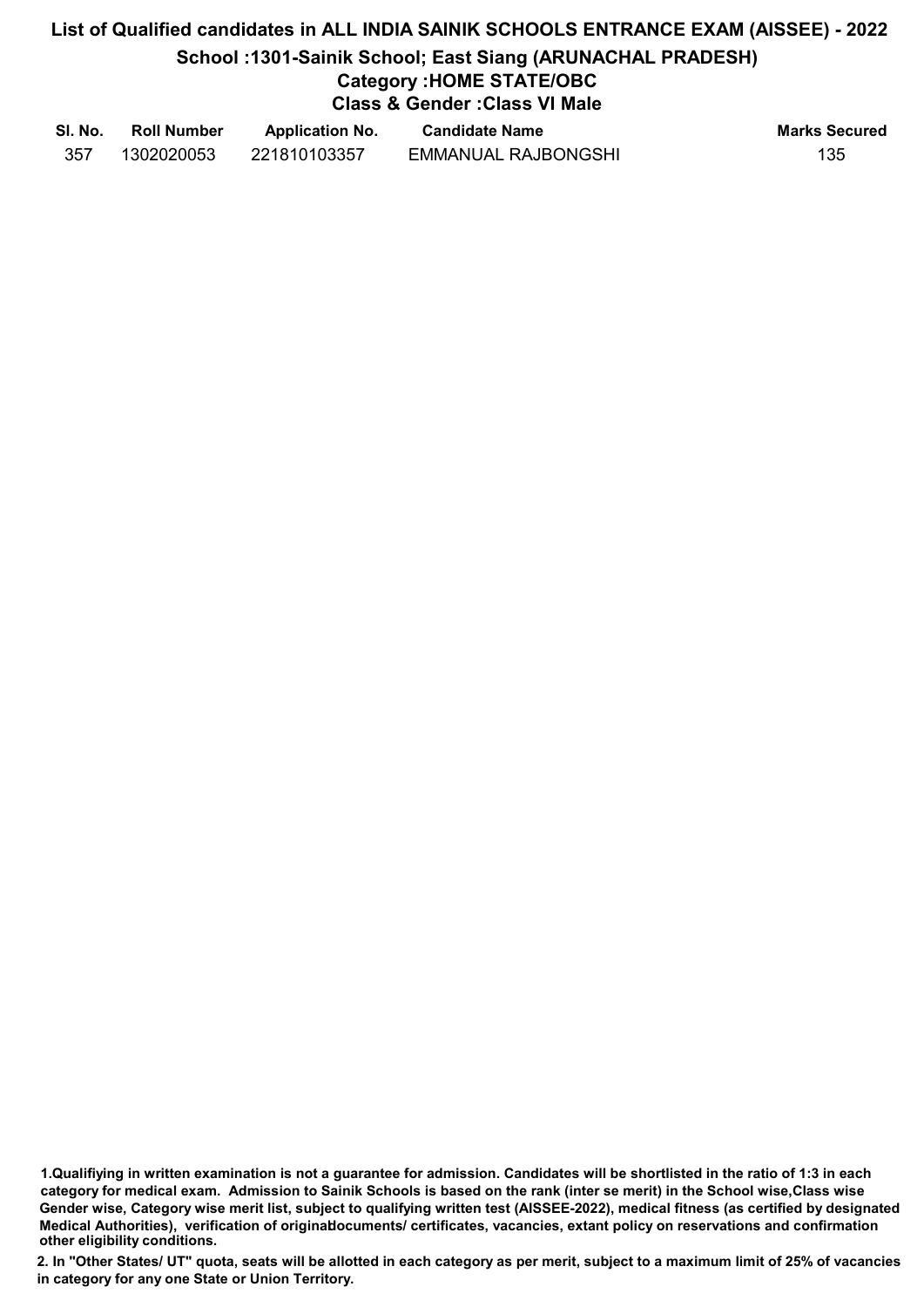## List of Qualified candidates in ALL INDIA SAINIK SCHOOLS ENTRANCE EXAM (AISSEE) - 2022 School :1301-Sainik School; East Siang (ARUNACHAL PRADESH) Category :HOME STATE/DEF Class & Gender :Class VI Male

| SI. No. | <b>Roll Number</b> | <b>Application No.</b> | <b>Candidate Name</b> | Marks Secured |
|---------|--------------------|------------------------|-----------------------|---------------|
| 358     | 1301010132         | 221810138192           | CHARU KAYA            | 142           |
| 359     | 1302020093         | 221810192258           | <b>HORPIN ANGO</b>    | 154           |

<sup>1.</sup>Qualifiying in written examination is not a guarantee for admission. Candidates will be shortlisted in the ratio of 1:3 in each category for medical exam. Admission to Sainik Schools is based on the rank (inter se merit) in the School wise,Class wise Gender wise, Category wise merit list, subject to qualifying written test (AISSEE-2022), medical fitness (as certified by designated Medical Authorities), verification of originablocuments/ certificates, vacancies, extant policy on reservations and confirmation other eligibility conditions.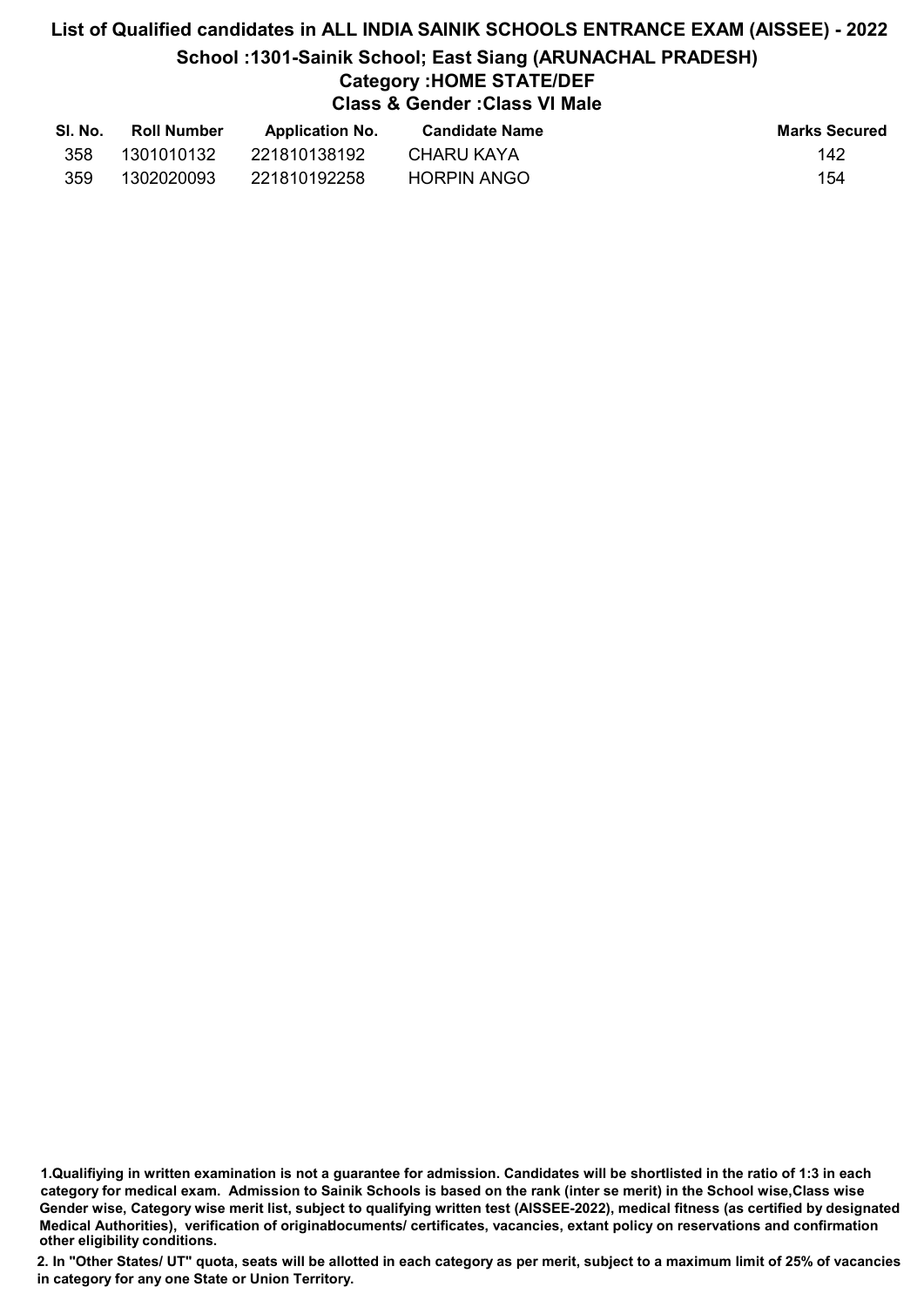## List of Qualified candidates in ALL INDIA SAINIK SCHOOLS ENTRANCE EXAM (AISSEE) - 2022 School :1301-Sainik School; East Siang (ARUNACHAL PRADESH) Category :HOME STATE/GEN Class & Gender :Class VI Male

| SI. No. | <b>Roll Number</b> | <b>Application No.</b> | Candidate Name      | <b>Marks Secured</b> |
|---------|--------------------|------------------------|---------------------|----------------------|
| 360     | 1301010324         | 221810081496           | ADITYA RAY          | 120                  |
| 361     | 1302010115         | 221810103364           | MIDUM KADUM PERTIN  | 142                  |
| 362     | 1302010155         | 221810072426           | ASHISH KUMAR PANDEY | 122                  |

1.Qualifiying in written examination is not a guarantee for admission. Candidates will be shortlisted in the ratio of 1:3 in each category for medical exam. Admission to Sainik Schools is based on the rank (inter se merit) in the School wise,Class wise Gender wise, Category wise merit list, subject to qualifying written test (AISSEE-2022), medical fitness (as certified by designated Medical Authorities), verification of originablocuments/ certificates, vacancies, extant policy on reservations and confirmation other eligibility conditions.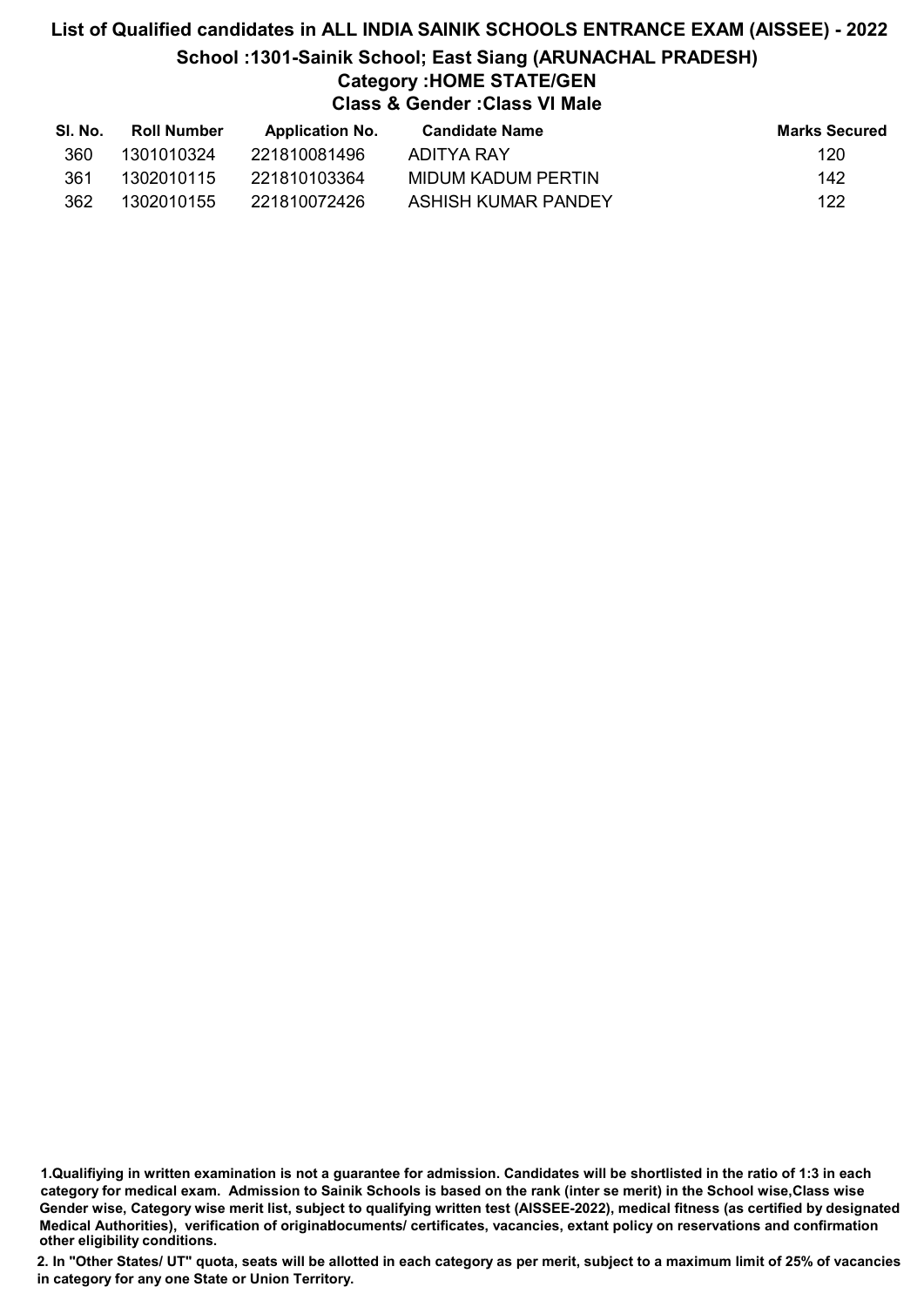# List of Qualified candidates in ALL INDIA SAINIK SCHOOLS ENTRANCE EXAM (AISSEE) - 2022 School :1301-Sainik School; East Siang (ARUNACHAL PRADESH) Category :OTHER STATE/SC Class & Gender :Class VI Male

| SI. No. | <b>Roll Number</b> | <b>Application No.</b> | <b>Candidate Name</b> | <b>Marks Secured</b> |
|---------|--------------------|------------------------|-----------------------|----------------------|
| 363     | 1505010472         | 221810084730           | <b>KRISH KUMAR</b>    | 170                  |
| 364     | 1505010864         | 221810084126           | <b>ASHISH KUMAR</b>   | 169                  |
| 365     | 1507010322         | 221810181963           | RAHUL KUMAR           | 80                   |
| 366     | 1507010371         | 221810185736           | <b>TEJSAVI MORYA</b>  | 102                  |
| 367     | 1508010732         | 221810093399           | <b>DILIP KUMAR</b>    | 164                  |
| 368     | 1509010134         | 221810155733           | <b>RATAN SAMRAT</b>   | 255                  |
| 369     | 1510030049         | 221810179793           | <b>PIYUSH RAJ</b>     | 229                  |

<sup>1.</sup>Qualifiying in written examination is not a guarantee for admission. Candidates will be shortlisted in the ratio of 1:3 in each category for medical exam. Admission to Sainik Schools is based on the rank (inter se merit) in the School wise,Class wise Gender wise, Category wise merit list, subject to qualifying written test (AISSEE-2022), medical fitness (as certified by designated Medical Authorities), verification of originablocuments/ certificates, vacancies, extant policy on reservations and confirmation other eligibility conditions.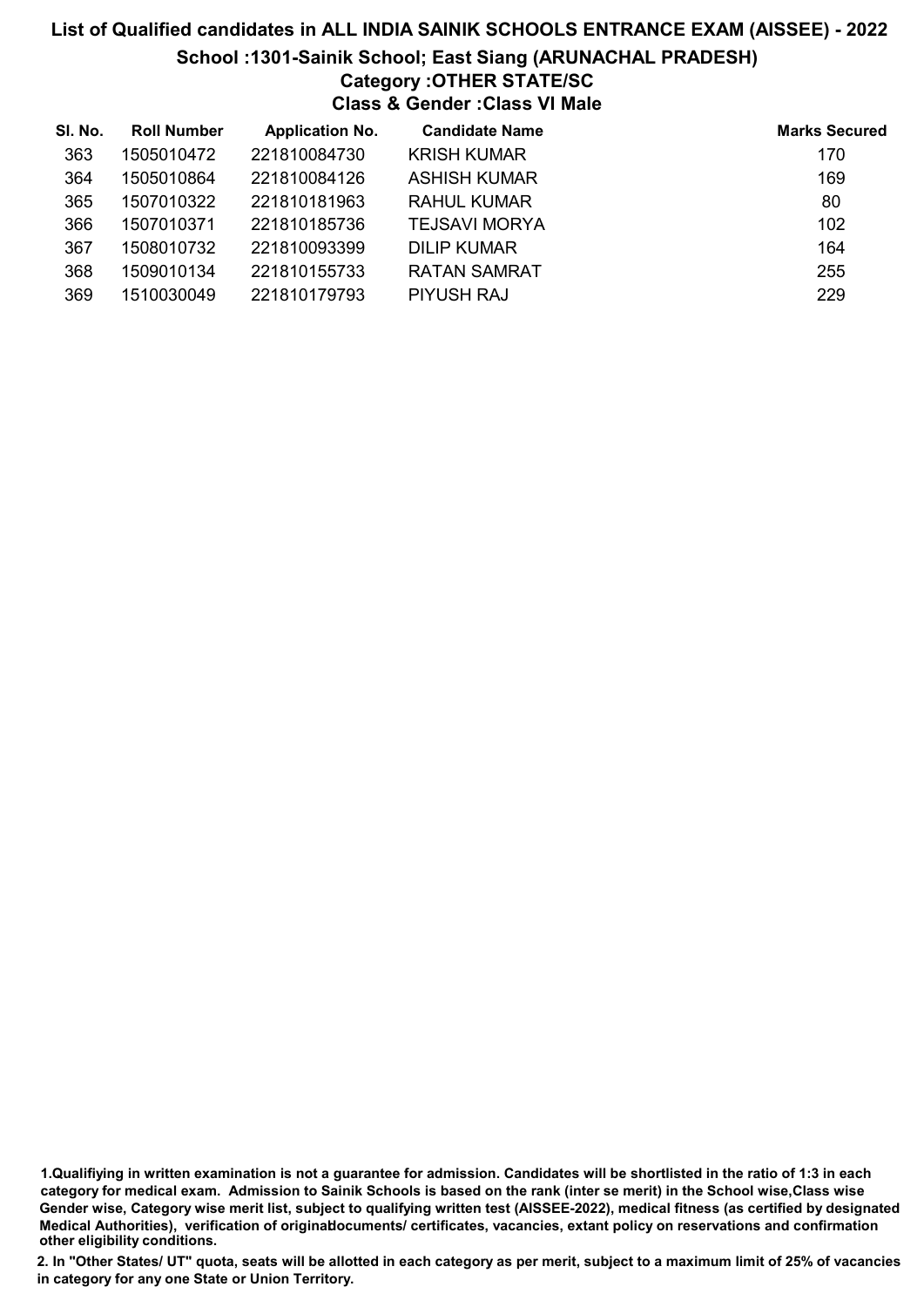# List of Qualified candidates in ALL INDIA SAINIK SCHOOLS ENTRANCE EXAM (AISSEE) - 2022 School :1301-Sainik School; East Siang (ARUNACHAL PRADESH) Category :OTHER STATE/ST Class & Gender :Class VI Male

| SI. No. | <b>Roll Number</b> | <b>Application No.</b> | <b>Candidate Name</b> | <b>Marks Secured</b> |
|---------|--------------------|------------------------|-----------------------|----------------------|
| 370     | 1302010103         | 221810123824           | <b>THEON PEGU</b>     | 115                  |
| 371     | 1302010121         | 221810091315           | NYADO KENA            | 90                   |
| 372     | 1401010148         | 221810139097           | <b>DAKPONKO REGON</b> | 143                  |
| 373     | 1401010174         | 221810131969           | DIBYAJYOTI PEGU       | 97                   |
| 374     | 1505010791         | 221810084894           | AKASH KUMAR           | 124                  |
| 375     | 1702010177         | 221810088754           | RAMESHWAR RAJBHAR     | 162                  |

1.Qualifiying in written examination is not a guarantee for admission. Candidates will be shortlisted in the ratio of 1:3 in each category for medical exam. Admission to Sainik Schools is based on the rank (inter se merit) in the School wise,Class wise Gender wise, Category wise merit list, subject to qualifying written test (AISSEE-2022), medical fitness (as certified by designated Medical Authorities), verification of originablocuments/ certificates, vacancies, extant policy on reservations and confirmation other eligibility conditions.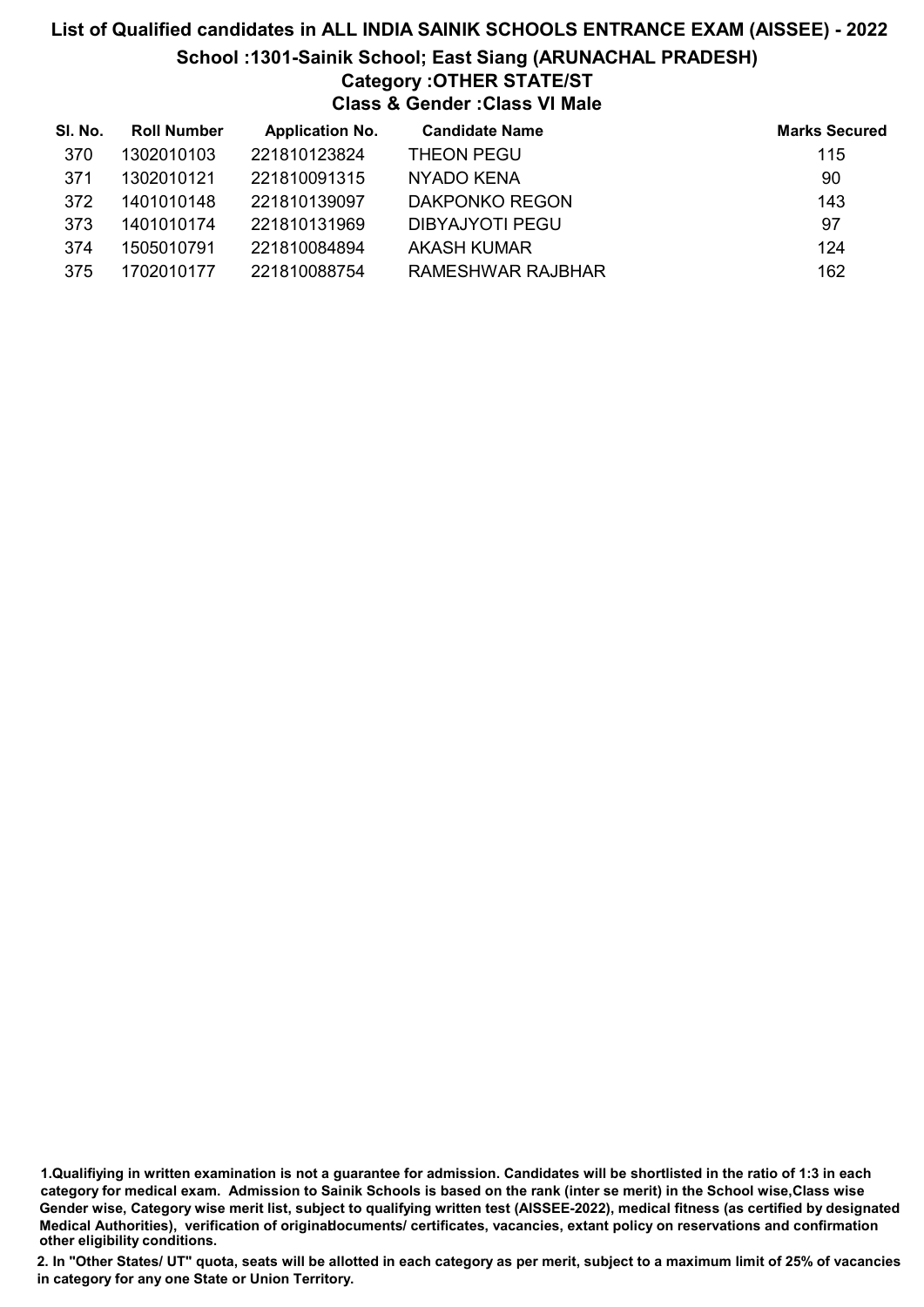#### School :1301-Sainik School; East Siang (ARUNACHAL PRADESH)

#### Category :OTHER STATE/OBC Class & Gender :Class VI Male

| SI. No. | <b>Roll Number</b> | <b>Application No.</b> | <b>Candidate Name</b>    | <b>Marks Secured</b> |
|---------|--------------------|------------------------|--------------------------|----------------------|
| 376     | 1301010266         | 221810113995           | <b>RAJAN YADAV</b>       | 163                  |
| 377     | 1301010356         | 221810072367           | <b>HEMANGO SAIKIA</b>    | 212                  |
| 378     | 1301010380         | 221810007618           | RAMDEV RAM CHAUDHARY     | 184                  |
| 379     | 1401010176         | 221810175979           | <b>ANGSHUMAN AICH</b>    | 126                  |
| 380     | 1502010450         | 221810123679           | <b>ABHISHEK KUMAR</b>    | 180                  |
| 381     | 1503010067         | 221810115201           | <b>MADHURESH ANAND</b>   | 201                  |
| 382     | 1503010160         | 221810045714           | <b>ABHIJEET KUMAR</b>    | 146                  |
| 383     | 1504010165         | 221810168995           | UJJWAL KUMAR             | 185                  |
| 384     | 1505010462         | 221810123900           | ADITYA RAJ               | 143                  |
| 385     | 1505010519         | 221810154990           | PRAKASH KUMAR            | 222                  |
| 386     | 1505011037         | 221810020188           | <b>ASHUTOSH KUMAR</b>    | 183                  |
| 387     | 1506010028         | 221810176660           | <b>DIVYANSH KUMAR</b>    | 223                  |
| 388     | 1506020255         | 221810134387           | <b>BINU KUMAR</b>        | 262                  |
| 389     | 1507010291         | 221810131481           | <b>ANSHU KUMAR</b>       | 242                  |
| 390     | 1508010509         | 221810080605           | <b>MUNNA KUMAR</b>       | 169                  |
| 391     | 1509040080         | 221810163576           | <b>GIRDHAR KUMAR</b>     | 171                  |
| 392     | 1509040349         | 221810006698           | YASH KUMAR SINGH         | 129                  |
| 393     | 1510010093         | 221810055271           | <b>ASHISH RANJAN</b>     | 175                  |
| 394     | 1510010142         | 221810054862           | <b>GAUTAM KUMAR</b>      | 146                  |
| 395     | 1511030020         | 221810123784           | <b>LUCKY RAJ</b>         | 196                  |
| 396     | 1511030107         | 221810070165           | PIYUSH KUMAR             | 139                  |
| 397     | 1511030308         | 221810098717           | <b>DEEPAK KUMAR</b>      | 253                  |
| 398     | 1511040423         | 221810175449           | <b>VIKASH RAJ</b>        | 136                  |
| 399     | 1511060387         | 221810139477           | <b>GOLU KUMAR</b>        | 198                  |
| 400     | 1512020133         | 221810156016           | <b>VAIBHAV RAJ</b>       | 173                  |
| 401     | 1702010333         | 221810086729           | KRISHNA KUMAR YADAV      | 135                  |
| 402     | 3002020135         | 221810093593           | <b>ATUL DHAKAR</b>       | 136                  |
| 403     | 3002020522         | 221810041747           | <b>ABHAY DHAKAR</b>      | 138                  |
| 404     | 3901010243         | 221810160784           | <b>SANJAY KUMAR</b>      | 136                  |
| 405     | 3901010267         | 221810120735           | <b>NIKSHIT CHOUDHARY</b> | 161                  |
| 406     | 3905020017         | 221810067812           | <b>ADITYA JANU</b>       | 138                  |
| 407     | 4405010023         | 221810162840           | <b>HARSHIT</b>           | 209                  |
| 408     | 4405020205         | 221810138627           | <b>ANURAJ GUPTA</b>      | 140                  |
| 409     | 4406030388         | 221810169798           | <b>ANKIT YADAV</b>       | 188                  |

<sup>1.</sup>Qualifiying in written examination is not a guarantee for admission. Candidates will be shortlisted in the ratio of 1:3 in each category for medical exam. Admission to Sainik Schools is based on the rank (inter se merit) in the School wise,Class wise Gender wise, Category wise merit list, subject to qualifying written test (AISSEE-2022), medical fitness (as certified by designated Medical Authorities), verification of originablocuments/ certificates, vacancies, extant policy on reservations and confirmation other eligibility conditions.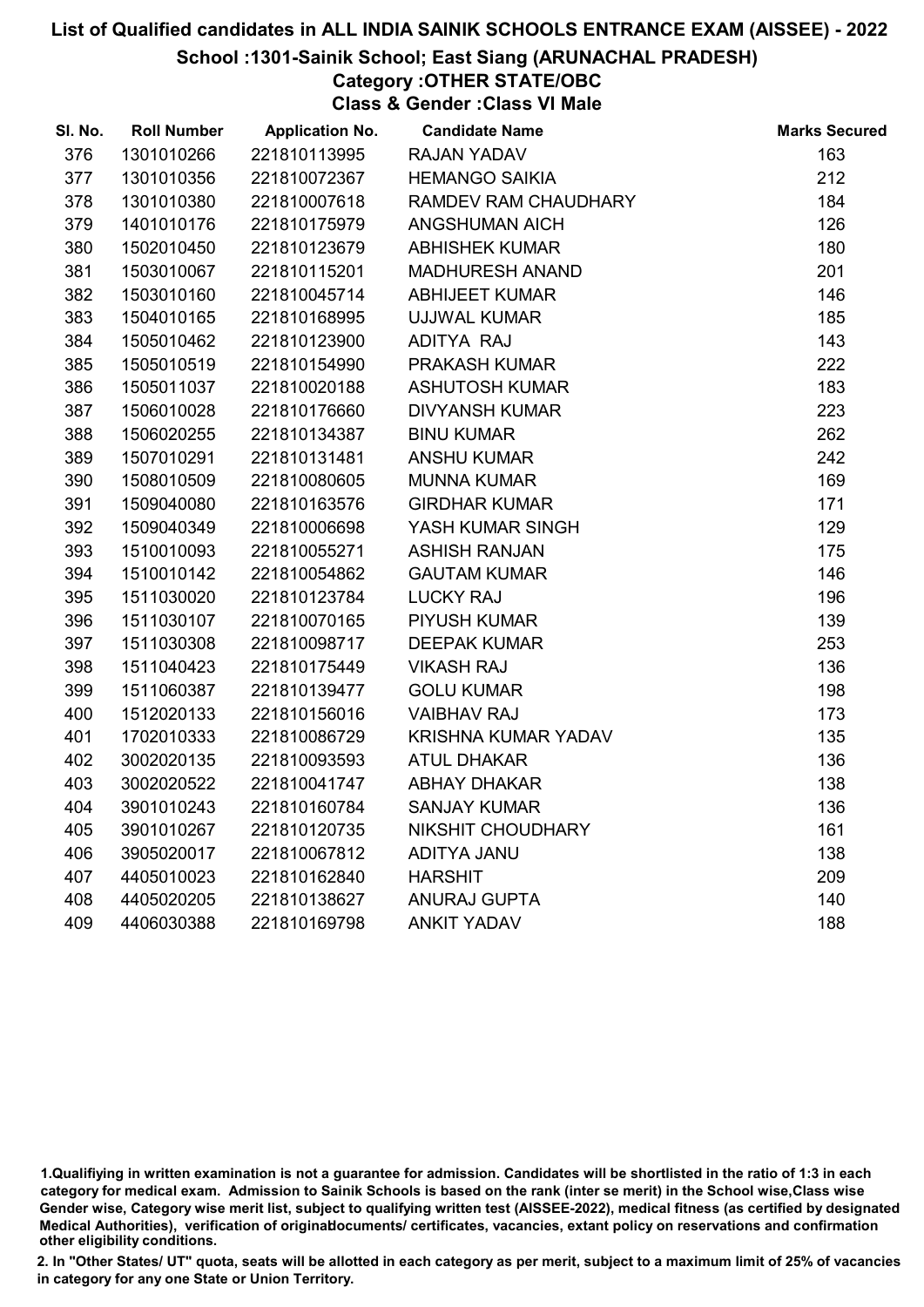### List of Qualified candidates in ALL INDIA SAINIK SCHOOLS ENTRANCE EXAM (AISSEE) - 2022 School :1301-Sainik School; East Siang (ARUNACHAL PRADESH) Category :OTHER STATE/DEF Class & Gender :Class VI Male

| SI. No. | <b>Roll Number</b> | <b>Application No.</b> | <b>Candidate Name</b> | <b>Marks Secured</b> |
|---------|--------------------|------------------------|-----------------------|----------------------|
| 410     | 1302010148         | 221810124906           | O PRITAM SINGHA       | 145                  |
| 411     | 1401010047         | 221810004571           | <b>DULU CHELLENG</b>  | 164                  |
| 412     | 1503020351         | 221810123179           | KANISHK KUMAR SINGH   | 197                  |
| 413     | 1507010397         | 221810018308           | MIHIR KUSHWAHA        | 236                  |
| 414     | 1511020249         | 221810109722           | <b>MANISH KUMAR</b>   | 149                  |
| 415     | 1511040317         | 221810025402           | <b>BANDHAN KUMAR</b>  | 153                  |
| 416     | 3905010238         | 221810071181           | <b>JITENDER KUMAR</b> | 149                  |

<sup>1.</sup>Qualifiying in written examination is not a guarantee for admission. Candidates will be shortlisted in the ratio of 1:3 in each category for medical exam. Admission to Sainik Schools is based on the rank (inter se merit) in the School wise,Class wise Gender wise, Category wise merit list, subject to qualifying written test (AISSEE-2022), medical fitness (as certified by designated Medical Authorities), verification of originablocuments/ certificates, vacancies, extant policy on reservations and confirmation other eligibility conditions.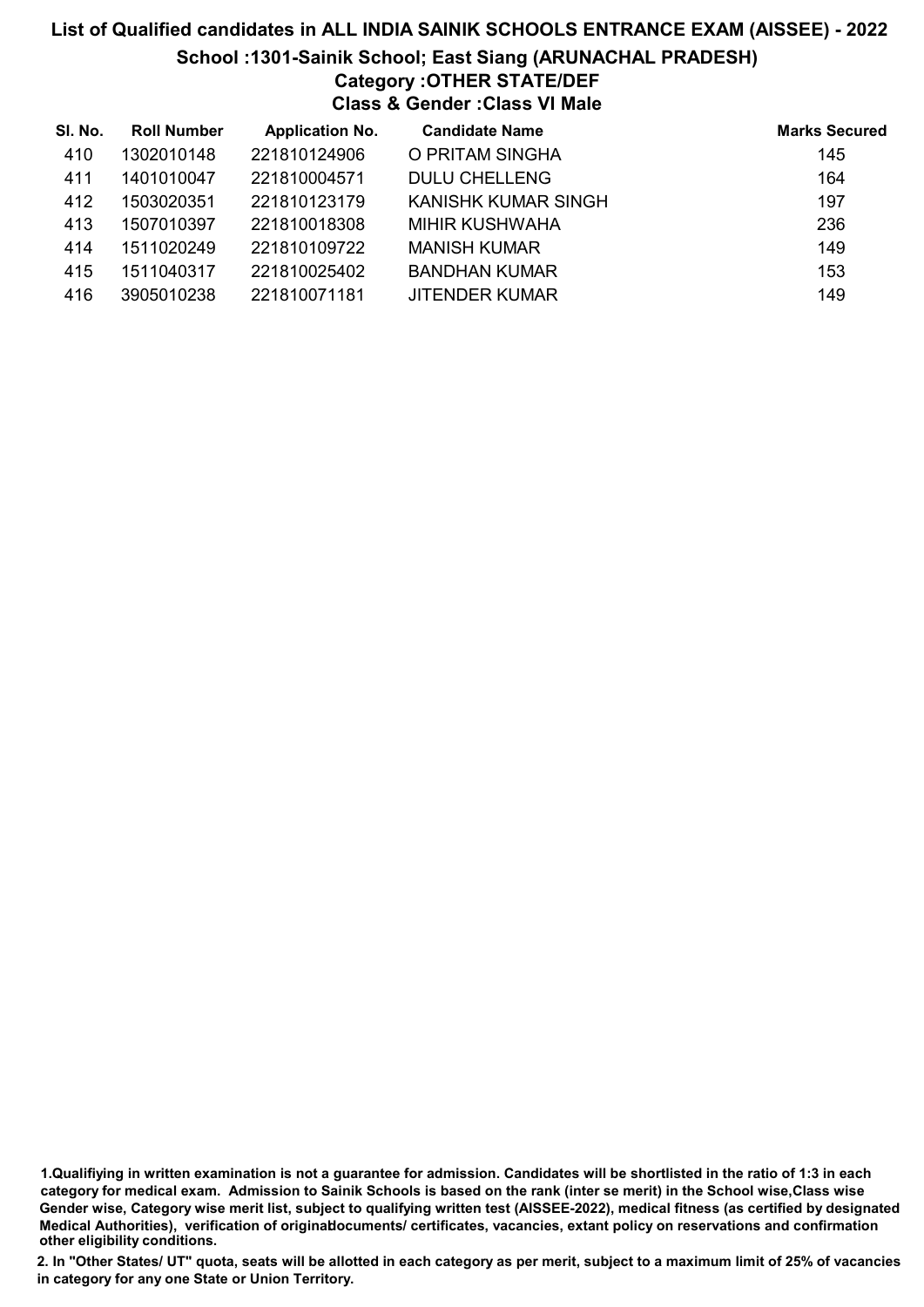#### School :1301-Sainik School; East Siang (ARUNACHAL PRADESH)

#### Category :OTHER STATE/GEN Class & Gender :Class VI Male

| SI. No. | <b>Roll Number</b> | <b>Application No.</b> | <b>Candidate Name</b>   |           | <b>Marks Secured</b> |
|---------|--------------------|------------------------|-------------------------|-----------|----------------------|
| 417     | 1301010072         | 221810041731           | <b>TILAK KUMAR</b>      |           | 144                  |
| 418     | 1302010090         | 221810193783           | SOURAV KUMAR JHA        |           | 154                  |
| 419     | 1302010130         | 221810131645           | PANDURU DARSHIT NAIDU   |           | 163                  |
| 420     | 1302020080         | 221810119718           | <b>ANMOL SINGH</b>      |           | 243                  |
| 421     | 1401010048         | 221810094571           | <b>MUGPUN TAYE</b>      |           | 144                  |
| 422     | 1404010029         | 221810046331           | <b>ANUBHAV PATHAK</b>   | <b>AR</b> | 164                  |
| 423     | 1503020042         | 221810092761           | <b>TARUN KUMAR</b>      |           | 228                  |
| 424     | 1505010870         | 221810022046           | SHIV SHANKAR MAHADEVAN  |           | 218                  |
| 425     | 1506010307         | 221810166236           | <b>AMULYA DEEP</b>      |           | 217                  |
| 426     | 1506020250         | 221810167867           | PRATEEK SINGH           |           | 225                  |
| 427     | 1507010277         | 221810187180           | <b>SHIVAM KUMAR</b>     |           | 256                  |
| 428     | 1510030091         | 221810151394           | <b>SACHIN SINGH</b>     |           | 217                  |
| 429     | 1510030272         | 221810152638           | <b>SHUBHAM KUMAR</b>    |           | 179                  |
| 430     | 1511030236         | 221810111766           | <b>ASHISH KUMAR</b>     |           | 146                  |
| 431     | 1511040174         | 221810147111           | YASH RAJ                |           | 120                  |
| 432     | 1511040430         | 221810111849           | <b>ASHISH KUMAR</b>     |           | 145                  |
| 433     | 1512020041         | 221810159072           | <b>AYUSH DEV</b>        |           | 185                  |
| 434     | 1512020208         | 221810160478           | <b>CHIRAG KASHYAP</b>   |           | 192                  |
| 435     | 1514010154         | 221810139578           | <b>ADITYA RAJ</b>       |           | 147                  |
| 436     | 2001050209         | 221810136983           | <b>PRAGVANSH PUNDIR</b> |           | 175                  |
| 437     | 3905010233         | 221810061871           | <b>AUGUSTYA CHAUBEY</b> |           | 201                  |
| 438     | 3905020367         | 221810067284           | <b>UJJWAL DUBEY</b>     |           | 143                  |
| 439     | 3905030371         | 221810064059           | <b>UPANSHU KAUSHIK</b>  |           | 213                  |
| 440     | 4405010168         | 221810169803           | <b>DIVYANSHU SINGH</b>  |           | 224                  |
| 441     | 4405010339         | 221810168236           | <b>AMIT KUMAR SINGH</b> |           | 132                  |
| 442     | 4405020074         | 221810036583           | <b>DEV PANDEY</b>       |           | 183                  |
| 443     | 4405020259         | 221810125028           | <b>AMAN KUMAR</b>       |           | 154                  |
| 444     | 4406030464         | 221810056289           | <b>RACHIT MALIK</b>     |           | 222                  |
| 445     | 4410010122         | 221810085904           | <b>ABHAY PRATAP</b>     |           | 203                  |

<sup>1.</sup>Qualifiying in written examination is not a guarantee for admission. Candidates will be shortlisted in the ratio of 1:3 in each category for medical exam. Admission to Sainik Schools is based on the rank (inter se merit) in the School wise,Class wise Gender wise, Category wise merit list, subject to qualifying written test (AISSEE-2022), medical fitness (as certified by designated Medical Authorities), verification of originablocuments/ certificates, vacancies, extant policy on reservations and confirmation other eligibility conditions.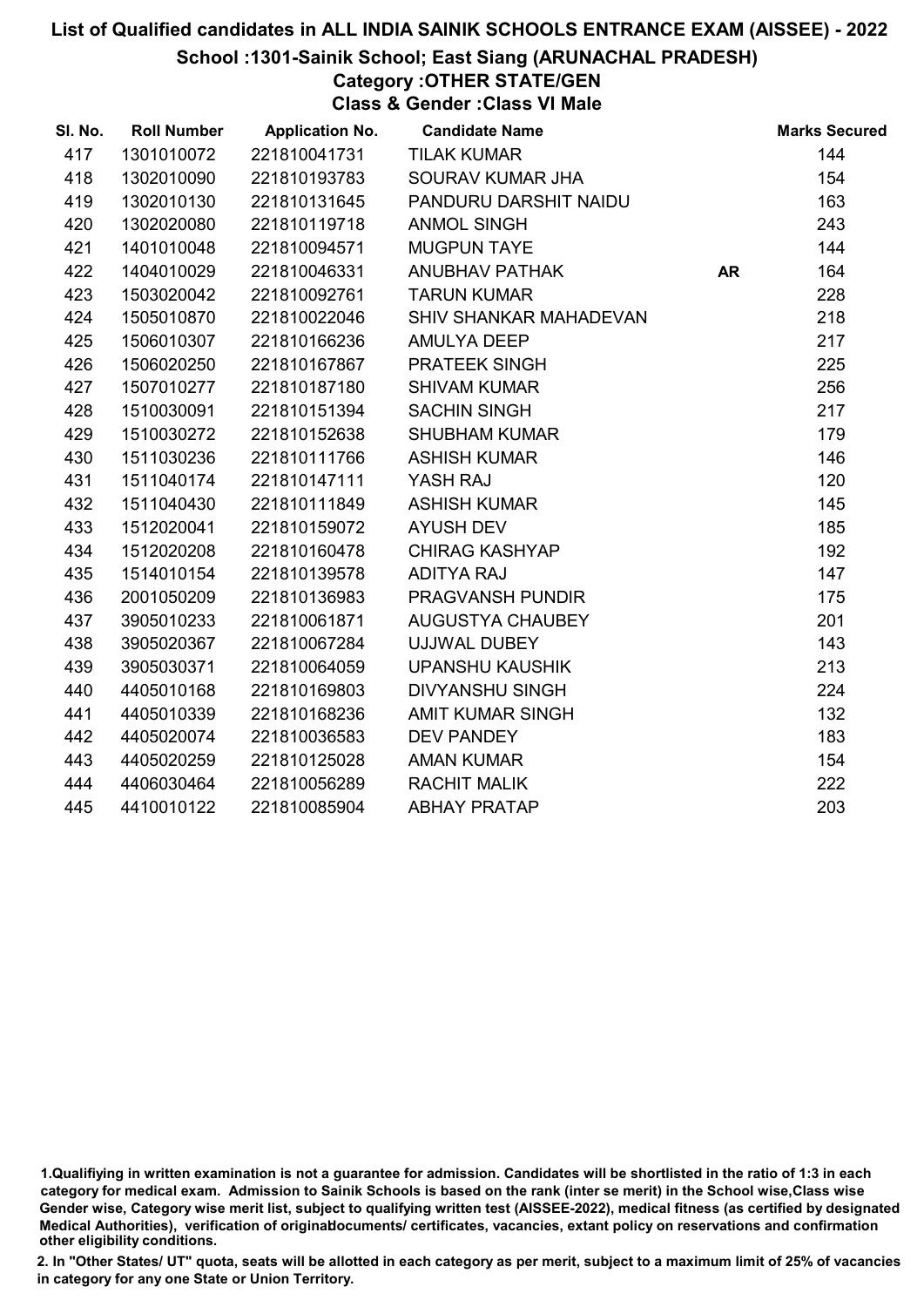# List of Qualified candidates in ALL INDIA SAINIK SCHOOLS ENTRANCE EXAM (AISSEE) - 2022 School :1301-Sainik School; East Siang (ARUNACHAL PRADESH) Category :HOME STATE/SC Class & Gender :Class VI Female

| SI. No. | <b>Roll Number</b> | <b>Application No.</b> | <b>Candidate Name</b> | <b>Marks Secured</b> |
|---------|--------------------|------------------------|-----------------------|----------------------|
| 446     | 1503010104         | 221810092242           | SIDDHI PUSHPAM        | 137                  |

1.Qualifiying in written examination is not a guarantee for admission. Candidates will be shortlisted in the ratio of 1:3 in each category for medical exam. Admission to Sainik Schools is based on the rank (inter se merit) in the School wise,Class wise Gender wise, Category wise merit list, subject to qualifying written test (AISSEE-2022), medical fitness (as certified by designated Medical Authorities), verification of originablocuments/ certificates, vacancies, extant policy on reservations and confirmation other eligibility conditions.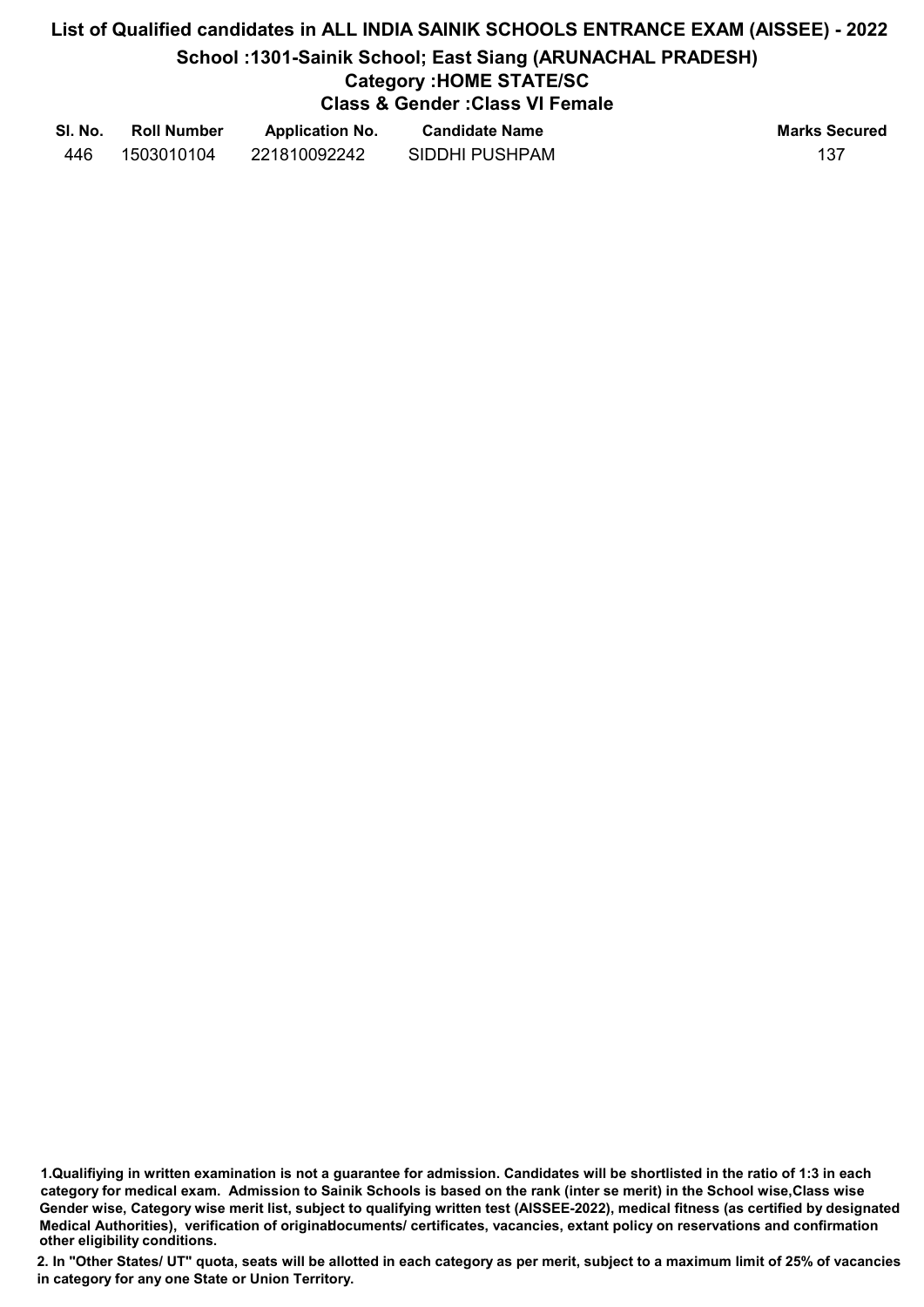## School :1301-Sainik School; East Siang (ARUNACHAL PRADESH)

#### Category :HOME STATE/ST

Class & Gender :Class VI Female

| SI. No. | <b>Roll Number</b> | <b>Application No.</b> | <b>Candidate Name</b>     |           | <b>Marks Secured</b> |
|---------|--------------------|------------------------|---------------------------|-----------|----------------------|
| 447     | 1301010002         | 221810132500           | <b>GOMSI RONYA</b>        |           | 159                  |
| 448     | 1301010004         | 221810095900           | <b>RIYIR HAI</b>          |           | 116                  |
| 449     | 1301010009         | 221810072220           | NABAM JANGTE              |           | 77                   |
| 450     | 1301010011         | 221810135520           | <b>TAPI ANI</b>           |           | 162                  |
| 451     | 1301010017         | 221810102140           | PEMA YANGDRON LANGLA      |           | 126                  |
| 452     | 1301010023         | 221810047350           | <b>MICHI KOLYAN</b>       |           | 158                  |
| 453     | 1301010024         | 221810119450           | <b>SAKINA SERA</b>        |           | 92                   |
| 454     | 1301010028         | 221810079360           | <b>TESHI SMIN</b>         |           | 75                   |
| 455     | 1301010037         | 221810073670           | <b>LERUNG ARANGHAM</b>    |           | 128                  |
| 456     | 1301010039         | 221810121780           | <b>TUNI TANGHA</b>        |           | 157                  |
| 457     | 1301010040         | 221810134780           | <b>REECHI KINO</b>        |           | 134                  |
| 458     | 1301010045         | 221810109090           | <b>DANI SONIYA</b>        |           | 107                  |
| 459     | 1301010049         | 221810093390           | <b>TAKHE YATUNG</b>       |           | 162                  |
| 460     | 1301010052         | 221810190101           | <b>NIJUM KENA</b>         |           | 112                  |
| 461     | 1301010055         | 221810116801           | <b>LINGAM TONGAM GARA</b> |           | 115                  |
| 462     | 1301010065         | 221810156621           | <b>KUMPI MARDE</b>        |           | 114                  |
| 463     | 1301010066         | 221810145721           | YANA LOYA                 |           | 108                  |
| 464     | 1301010073         | 221810034241           | LITSALA WANGJEN           |           | 145                  |
| 465     | 1301010090         | 221810091481           | <b>HA ENAM</b>            |           | 110                  |
| 466     | 1301010100         | 221810030602           | <b>NAMINI DADI</b>        |           | 144                  |
| 467     | 1301010102         | 221810154312           | <b>TSETEN DOLMA</b>       |           | 114                  |
| 468     | 1301010107         | 221810167912           | <b>NADA NANGKU</b>        |           | 185                  |
| 469     | 1301010119         | 221810076342           | <b>AYINA BODI</b>         |           | 95                   |
| 470     | 1301010130         | 221810117982           | <b>TONGAM DOYOM</b>       |           | 109                  |
| 471     | 1301010136         | 221810009992           | <b>ESTHER MOSU</b>        |           | 104                  |
| 472     | 1301010145         | 221810185523           | <b>TOKO BIPOLI</b>        |           | 172                  |
| 473     | 1301010148         | 221810156133           | <b>REENAM JOKHIO</b>      |           | 80                   |
| 474     | 1301010153         | 221810060733           | YAANA BOJE                |           | 66                   |
| 475     | 1301010159         | 221810092263           | <b>BELI PAJA</b>          |           | 168                  |
| 476     | 1301010160         | 221810008173           | <b>KOINI GARAM</b>        |           | 126                  |
| 477     | 1301010161         | 221810120473           | <b>KIPA YUNJI</b>         |           | 130                  |
| 478     | 1301010172         | 221810127004           | <b>AIDO NYIGANG</b>       |           | 172                  |
| 479     | 1301010173         | 221810118004           | <b>TICHI YAZI</b>         |           | 118                  |
| 480     | 1301010189         | 221810087424           | <b>NGAMJUN WANGPAN</b>    | <b>AR</b> | 41                   |
| 481     | 1301010196         | 221810081244           | <b>GOCHAM YAJER</b>       |           | 98                   |
| 482     | 1301010200         | 221810133544           | <b>ELORIN TASAR</b>       |           | 173                  |
| 483     | 1301010203         | 221810093064           | <b>RIYA RUBU</b>          |           | 91                   |
| 484     | 1301010210         | 221810187664           | <b>PUNGMING REBE</b>      |           | 176                  |
| 485     | 1301010213         | 221810087964           | <b>BIRI ASHI</b>          |           | 88                   |
| 486     | 1301010220         | 221810193194           | <b>LOKAM SARAH</b>        |           | 92                   |
| 487     | 1301010222         | 221810190694           | <b>TENZIN REMA</b>        |           | 98                   |
| 488     | 1301010227         | 221810128515           | <b>LIKHA MENAM</b>        |           | 82                   |
| 489     | 1301010229         | 221810195625           | AJANG BODO                |           | 125                  |

1.Qualifiying in written examination is not a guarantee for admission. Candidates will be shortlisted in the ratio of 1:3 in each category for medical exam. Admission to Sainik Schools is based on the rank (inter se merit) in the School wise,Class wise Gender wise, Category wise merit list, subject to qualifying written test (AISSEE-2022), medical fitness (as certified by designated Medical Authorities), verification of originablocuments/ certificates, vacancies, extant policy on reservations and confirmation other eligibility conditions.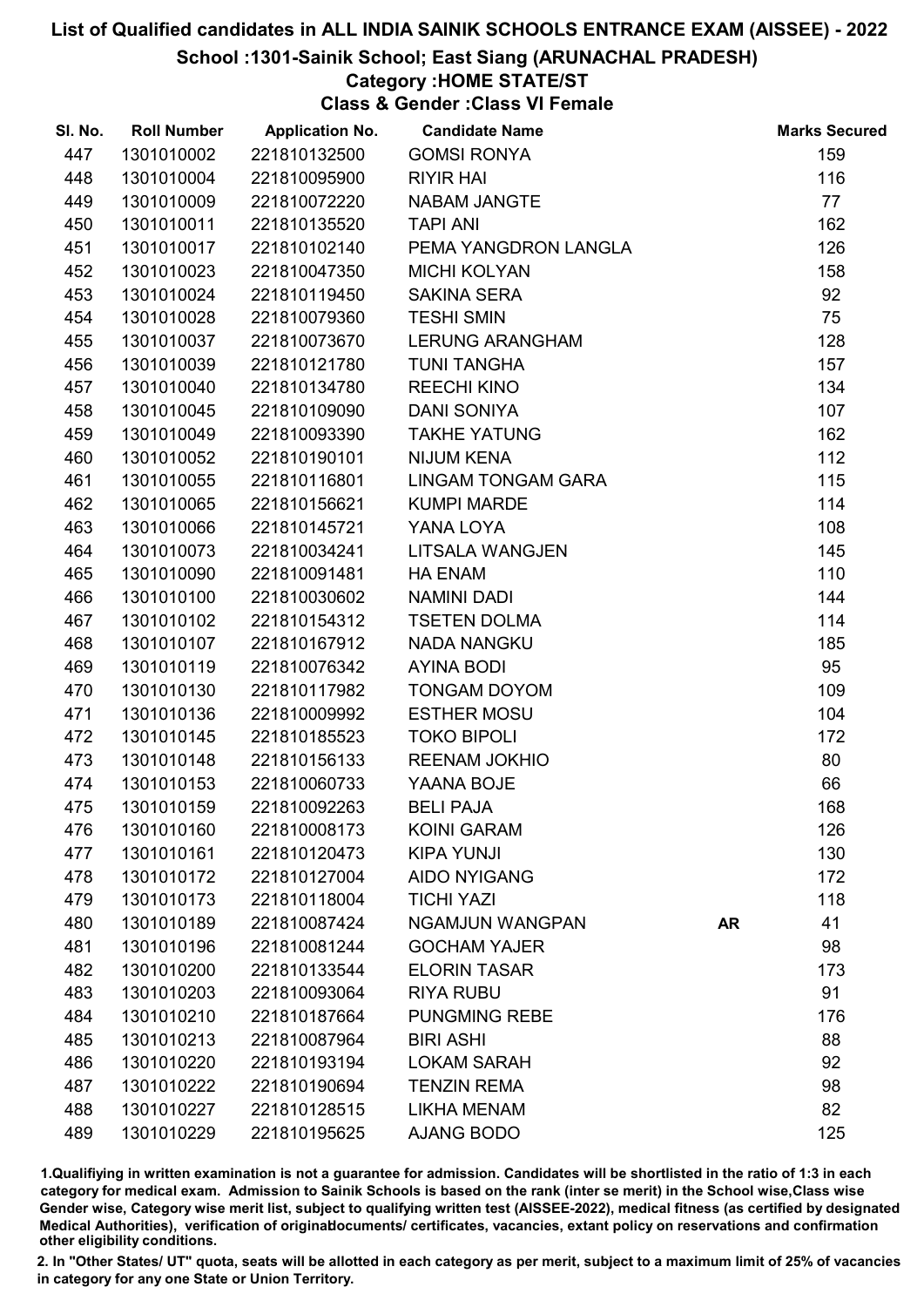## School :1301-Sainik School; East Siang (ARUNACHAL PRADESH)

#### Category :HOME STATE/ST

Class & Gender :Class VI Female

| SI. No. | <b>Roll Number</b> | <b>Application No.</b> | <b>Candidate Name</b>        |    | <b>Marks Secured</b> |
|---------|--------------------|------------------------|------------------------------|----|----------------------|
| 490     | 1301010230         | 221810079625           | <b>SHAMMAN MOSSANG</b>       |    | 121                  |
| 491     | 1301010231         | 221810152725           | <b>MILLO MONYO</b>           |    | 120                  |
| 492     | 1301010235         | 221810135135           | <b>KHODA SANJI</b>           |    | 195                  |
| 493     | 1301010236         | 221810100235           | <b>TARING MUMKUM</b>         |    | 156                  |
| 494     | 1301010244         | 221810079245           | <b>NICH MIMPU</b>            |    | 169                  |
| 495     | 1301010255         | 221810072765           | YUMLAM NIMEN                 |    | 131                  |
| 496     | 1301010260         | 221810154285           | <b>KUMI MARDE</b>            |    | 74                   |
| 497     | 1301010270         | 221810098506           | <b>JARSUM LIKAR</b>          |    | 112                  |
| 498     | 1301010272         | 221810062016           | <b>KARMIN BASAR</b>          |    | 206                  |
| 499     | 1301010273         | 221810089216           | PEMA DOLMA THUNGON           |    | 158                  |
| 500     | 1301010275         | 221810125716           | <b>BIRI NAMPU</b>            |    | 92                   |
| 501     | 1301010288         | 221810040346           | <b>JENNIFER NERI</b>         |    | 165                  |
| 502     | 1301010299         | 221810178566           | <b>TINYO SARAH</b>           |    | 151                  |
| 503     | 1301010323         | 221810054396           | <b>KOMISA TAIPODIA</b>       |    | 157                  |
| 504     | 1301010325         | 221810047107           | <b>BENGIA JERMING</b>        |    | 99                   |
| 505     | 1301010327         | 221810194017           | <b>IBOM BAGRA</b>            |    | 108                  |
| 506     | 1301010336         | 221810044727           | <b>TOITY RANGMO</b>          |    | 167                  |
| 507     | 1301010341         | 221810080137           | YASHI TAYAM                  | CG | 90                   |
| 508     | 1301010353         | 221810087657           | <b>DAKJEL HALE</b>           |    | 129                  |
| 509     | 1301010361         | 221810125577           | <b>SANGHA SARA</b>           |    | 185                  |
| 510     | 1301010377         | 221810192808           | <b>TAKSING BHARTI</b>        |    | 122                  |
| 511     | 1301010378         | 221810105908           | <b>HAGE AANCY</b>            |    | 181                  |
| 512     | 1301010379         | 221810068518           | <b>NGAMJUN WANGJEN</b>       |    | 85                   |
| 513     | 1301010387         | 221810197328           | <b>KIPA RINIA</b>            |    | 120                  |
| 514     | 1301010391         | 221810012738           | RADHE ONYO                   |    | 83                   |
| 515     | 1301010392         | 221810186348           | YOWA FEBU                    |    | 55                   |
| 516     | 1301010395         | 221810142748           | <b>NYAYUM ETE</b>            |    | 150                  |
| 517     | 1301010402         | 221810129378           | <b>TASSO DENII</b>           |    | 142                  |
| 518     | 1301010411         | 221810081598           | <b>GOCHAM YAPUNG</b>         |    | 67                   |
| 519     | 1301010412         | 221810134798           | <b>LENCESS TIMBA RIGIA</b>   |    | 125                  |
| 520     | 1301010415         | 221810092609           | <b>JARGAM RONYA</b>          |    | 114                  |
| 521     | 1301010416         | 221810113119           | <b>BINI MARINA</b>           |    | 88                   |
| 522     | 1301010417         | 221810133119           | <b>JUMYIR POTOM</b>          |    | 119                  |
| 523     | 1301010419         | 221810081619           | <b>DUKTI PERME</b>           |    | 80                   |
| 524     | 1301010426         | 221810102339           | <b>BOMNYIR DOYOM</b>         |    | 157                  |
| 525     | 1301010427         | 221810167539           | <b>HAGE KASHI</b>            |    | 110                  |
| 526     | 1301010429         | 221810079839           | <b>JENNIFER OPU TECHI</b>    |    | 190                  |
| 527     | 1301010430         | 221810152149           | <b>LONGKU JASMINE</b>        |    | 81                   |
| 528     | 1301010436         | 221810046259           | <b>KARGAM RIBA</b>           |    | 112                  |
| 529     | 1301010440         | 221810150279           | YAJUM RUYI                   |    | 59                   |
| 530     | 1301010441         | 221810195279           | <b>SAMPI BAGANG</b>          |    | 108                  |
| 531     | 1302010005         | 221810071320           | <b>MARTINA HAGING CHEROM</b> |    | 149                  |
| 532     | 1302010013         | 221810013050           | <b>JOYONTY PERTIN</b>        |    | 138                  |

1.Qualifiying in written examination is not a guarantee for admission. Candidates will be shortlisted in the ratio of 1:3 in each category for medical exam. Admission to Sainik Schools is based on the rank (inter se merit) in the School wise,Class wise Gender wise, Category wise merit list, subject to qualifying written test (AISSEE-2022), medical fitness (as certified by designated Medical Authorities), verification of originablocuments/ certificates, vacancies, extant policy on reservations and confirmation other eligibility conditions.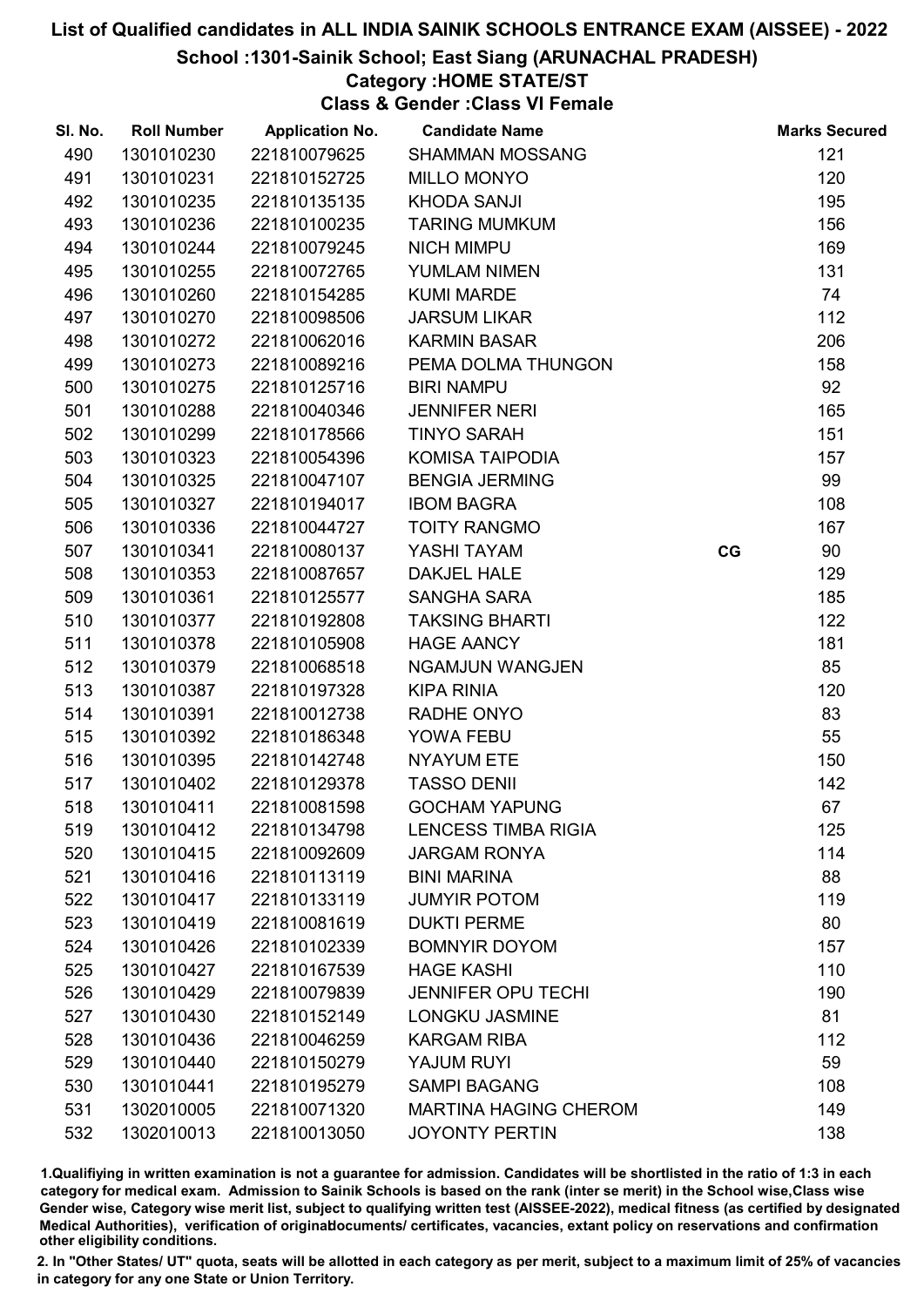## School :1301-Sainik School; East Siang (ARUNACHAL PRADESH)

### Category :HOME STATE/ST

Class & Gender :Class VI Female

| SI. No. | <b>Roll Number</b> | <b>Application No.</b> | <b>Candidate Name</b>       |           | <b>Marks Secured</b> |
|---------|--------------------|------------------------|-----------------------------|-----------|----------------------|
| 533     | 1302010016         | 221810190350           | <b>TONGAM IMLI M. LOMI</b>  |           | 117                  |
| 534     | 1302010019         | 221810099480           | <b>ORMAN GAO</b>            |           | 160                  |
| 535     | 1302010028         | 221810099311           | <b>LEENE MELO</b>           |           | 146                  |
| 536     | 1302010031         | 221810078031           | <b>LIZA PADU</b>            |           | 118                  |
| 537     | 1302010038         | 221810169251           | NYAGAM ANGELA KAKKI         |           | 107                  |
| 538     | 1302010040         | 221810188461           | <b>NESHI MIHU</b>           |           | 106                  |
| 539     | 1302010045         | 221810157691           | <b>SENLUM TINKI</b>         |           | 93                   |
| 540     | 1302010047         | 221810189202           | <b>ANJAPI ELO</b>           |           | 134                  |
| 541     | 1302010049         | 221810021902           | <b>LIYIR KOYU</b>           |           | 97                   |
| 542     | 1302010052         | 221810064522           | <b>CHANYAN SOCIA</b>        |           | 130                  |
| 543     | 1302010062         | 221810045862           | <b>LISA ETE</b>             |           | 113                  |
| 544     | 1302010078         | 221810191233           | <b>LENNI DAI</b>            |           | 70                   |
| 545     | 1302010079         | 221810183733           | <b>INTI OSIK</b>            |           | 113                  |
| 546     | 1302010083         | 221810011853           | <b>VALENTINA TAMUT</b>      |           | 160                  |
| 547     | 1302010084         | 221810045663           | <b>ASHIMI TAMUK</b>         |           | 143                  |
| 548     | 1302010089         | 221810050183           | RADHE RONYA                 |           | 112                  |
| 549     | 1302010094         | 221810000493           | <b>OYIR HIBA</b>            |           | 137                  |
| 550     | 1302010106         | 221810035344           | <b>KENI RIBA</b>            |           | 112                  |
| 551     | 1302010108         | 221810089544           | PATRICIA KAYANG TAYENG      |           | 131                  |
| 552     | 1302010126         | 221810087535           | <b>KARLIN CHOKER</b>        |           | 151                  |
| 553     | 1302010133         | 221810041755           | <b>JUMRIN LOYA</b>          |           | 137                  |
| 554     | 1302010152         | 221810046026           | <b>GEYIN TAMUK</b>          |           | 124                  |
| 555     | 1302010153         | 221810093226           | <b>VICKEY MIBANG</b>        |           | 96                   |
| 556     | 1302020015         | 221810160176           | <b>GYARNA MODI</b>          |           | 155                  |
| 557     | 1302020028         | 221810088207           | <b>LENSINA TATAK</b>        |           | 148                  |
| 558     | 1302020039         | 221810125327           | <b>GAMPI PADU</b>           |           | 99                   |
| 559     | 1302020044         | 221810110147           | DAKGAM ESTHER RIBA          |           | 176                  |
| 560     | 1302020055         | 221810098357           | <b>MISINAM TAMUK</b>        |           | 100                  |
| 561     | 1302020056         | 221810027657           | <b>MITINAM JAMOH</b>        |           | 96                   |
| 562     | 1302020057         | 221810053467           | <b>SAANHOM SICHEN</b>       |           | 139                  |
| 563     | 1302020064         | 221810022877           | <b>DUNE GAO</b>             |           | 99                   |
| 564     | 1302020066         | 221810067497           | <b>MARTINA PARON</b>        | <b>AR</b> | 101                  |
| 565     | 1302020081         | 221810090818           | <b>SINDA MIPI</b>           | <b>AR</b> | 117                  |
| 566     | 1302020083         | 221810159128           | <b>LONA PANYANG</b>         |           | 217                  |
| 567     | 1302020090         | 221810026838           | <b>TINAM PANGGING</b>       | <b>AR</b> | 92                   |
| 568     | 1302020092         | 221810071948           | <b>LUJINAM MANADI TAMUK</b> |           | 212                  |
| 569     | 1302020107         | 221810197298           | <b>GUNGUN TAMAI</b>         |           | 119                  |
| 570     | 1302020109         | 221810189909           | <b>DESI KADU</b>            |           | 119                  |
| 571     | 1302020115         | 221810047129           | <b>LENCYI TAMUK</b>         | <b>AR</b> | 101                  |
| 572     | 1302020118         | 221810054939           | <b>KENBINAM LOIS SITEK</b>  |           | 133                  |
| 573     | 1302020120         | 221810083449           | <b>MASANDA TATE</b>         |           | 151                  |
| 574     | 1302020124         | 221810127959           | <b>HAPPI BAGRA</b>          |           | 112                  |
| 575     | 1302020133         | 221810193499           | <b>GEBINA TABING</b>        |           | 112                  |

1.Qualifiying in written examination is not a guarantee for admission. Candidates will be shortlisted in the ratio of 1:3 in each category for medical exam. Admission to Sainik Schools is based on the rank (inter se merit) in the School wise,Class wise Gender wise, Category wise merit list, subject to qualifying written test (AISSEE-2022), medical fitness (as certified by designated Medical Authorities), verification of originablocuments/ certificates, vacancies, extant policy on reservations and confirmation other eligibility conditions.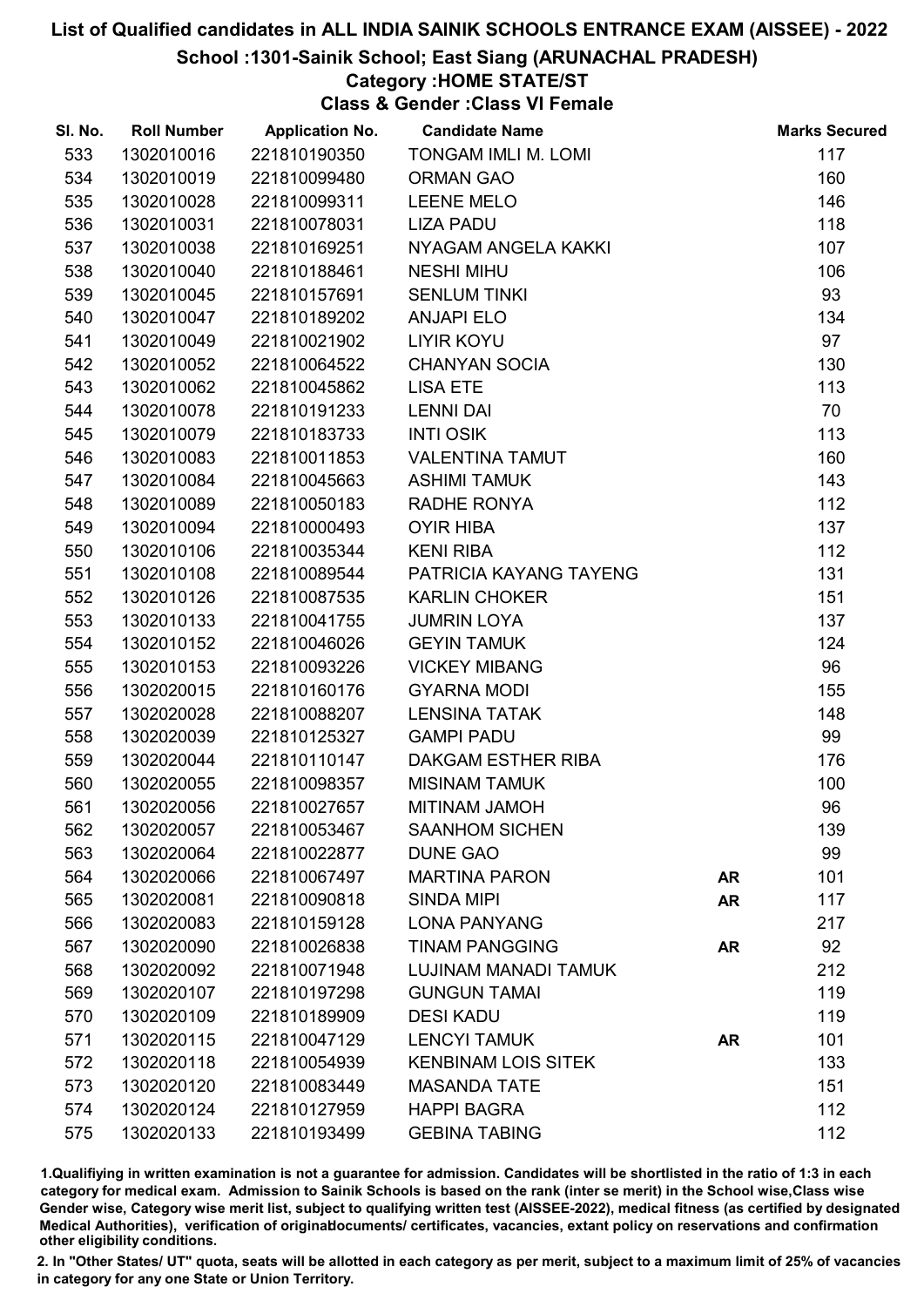### List of Qualified candidates in ALL INDIA SAINIK SCHOOLS ENTRANCE EXAM (AISSEE) - 2022 School :1301-Sainik School; East Siang (ARUNACHAL PRADESH) Category :HOME STATE/ST Class & Gender :Class VI Female

| SI. No. | Roll Number | <b>Application No.</b> | Candidate Name          | <b>Marks Secured</b> |
|---------|-------------|------------------------|-------------------------|----------------------|
| 576     | 1302020134  | 221810034499           | TENZIN NYIDON           | 104                  |
| 577     | 1402010130  | 221810003904           | TRASHI DROMA TRANGPODER | 131                  |
| 578     | 1404010120  | - 221810047277         | LAKPA DREMA MOSING      | 125                  |

1.Qualifiying in written examination is not a guarantee for admission. Candidates will be shortlisted in the ratio of 1:3 in each category for medical exam. Admission to Sainik Schools is based on the rank (inter se merit) in the School wise,Class wise Gender wise, Category wise merit list, subject to qualifying written test (AISSEE-2022), medical fitness (as certified by designated Medical Authorities), verification of originablocuments/ certificates, vacancies, extant policy on reservations and confirmation other eligibility conditions.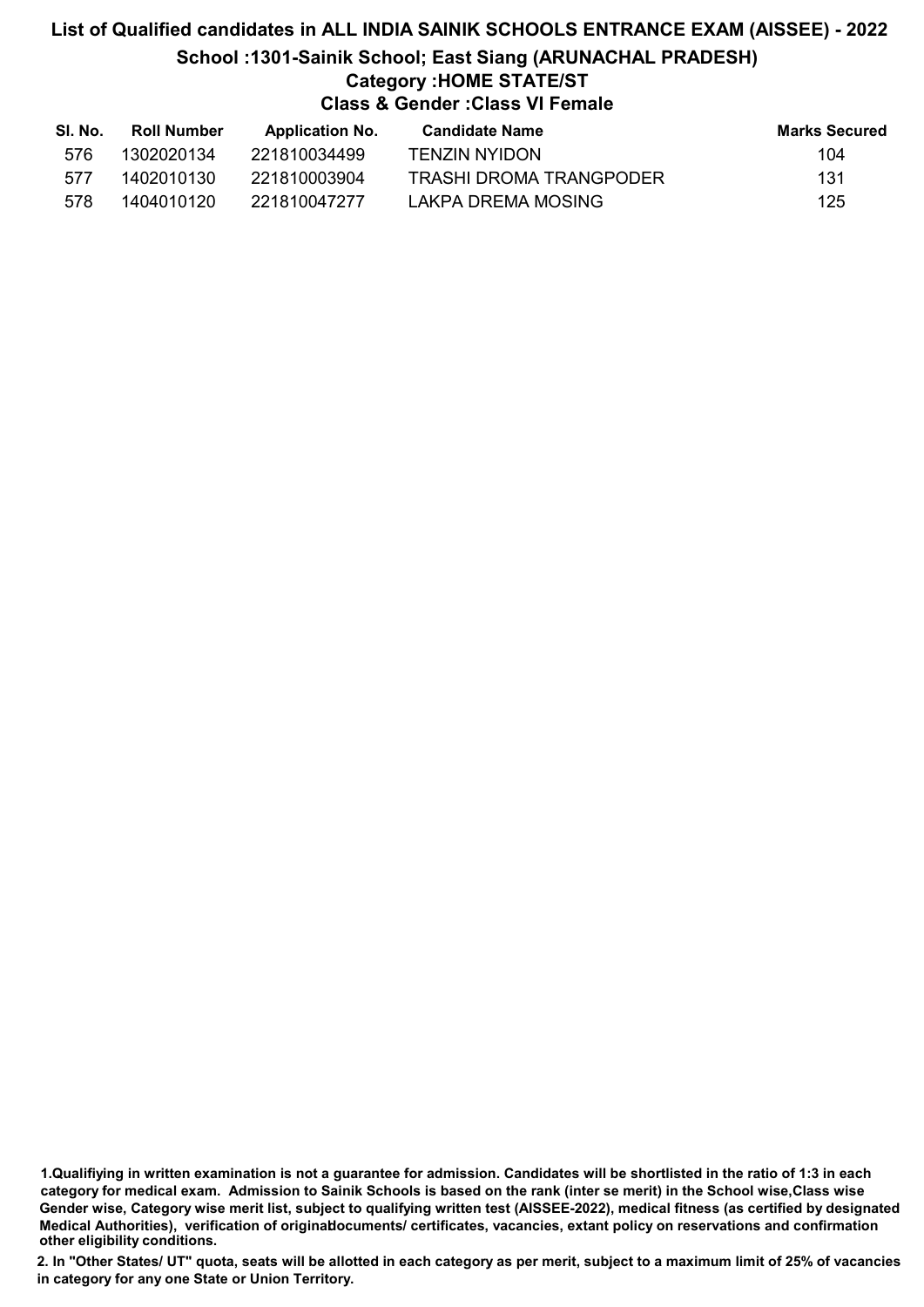# List of Qualified candidates in ALL INDIA SAINIK SCHOOLS ENTRANCE EXAM (AISSEE) - 2022 School :1301-Sainik School; East Siang (ARUNACHAL PRADESH) Category :HOME STATE/GEN Class & Gender :Class VI Female

| SI. No. | <b>Roll Number</b> | <b>Application No.</b> | <b>Candidate Name</b> | Marks Secured |
|---------|--------------------|------------------------|-----------------------|---------------|
| 579     | 1302010055         | 221810115332           | SHREYA SINGH          | 124           |
| 580     | 1302020087         | 221810064138           | <b>GAUROBI DAS</b>    | 215           |

<sup>1.</sup>Qualifiying in written examination is not a guarantee for admission. Candidates will be shortlisted in the ratio of 1:3 in each category for medical exam. Admission to Sainik Schools is based on the rank (inter se merit) in the School wise,Class wise Gender wise, Category wise merit list, subject to qualifying written test (AISSEE-2022), medical fitness (as certified by designated Medical Authorities), verification of originablocuments/ certificates, vacancies, extant policy on reservations and confirmation other eligibility conditions.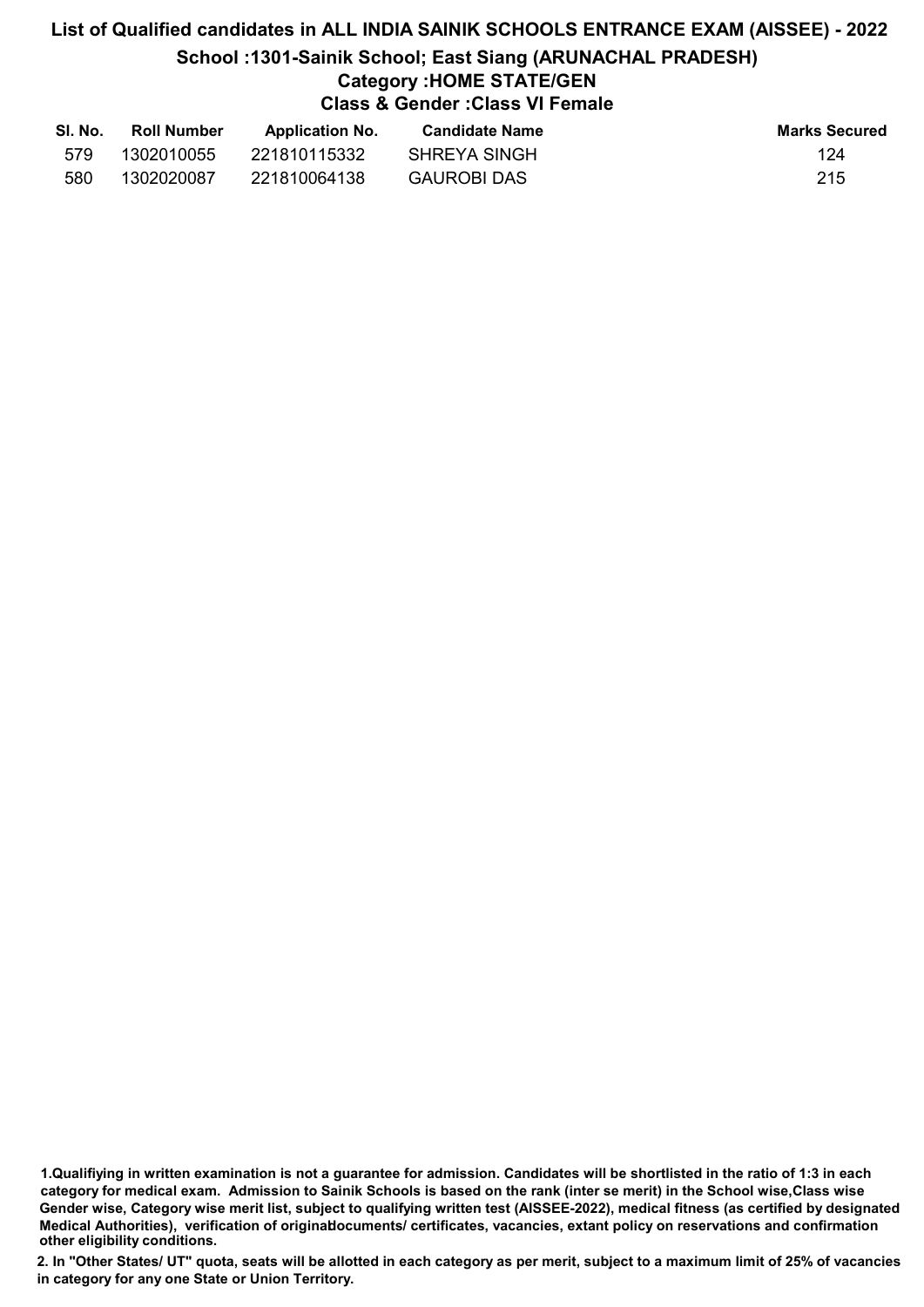# List of Qualified candidates in ALL INDIA SAINIK SCHOOLS ENTRANCE EXAM (AISSEE) - 2022 School :1301-Sainik School; East Siang (ARUNACHAL PRADESH) Category :OTHER STATE/SC Class & Gender :Class VI Female

| SI. No. | <b>Roll Number</b> | <b>Application No.</b> | <b>Candidate Name</b> | <b>Marks Secured</b> |
|---------|--------------------|------------------------|-----------------------|----------------------|
| 581     | 1503020160         | 221810026784           | ANJALI PRAKASH        | 114                  |
| 582     | 1511030123         | 221810081175           | LUCKY RAJ             | 206                  |
| 583     | 3905010004         | 221810021500           | RIYA RAJ              | 167                  |

1.Qualifiying in written examination is not a guarantee for admission. Candidates will be shortlisted in the ratio of 1:3 in each category for medical exam. Admission to Sainik Schools is based on the rank (inter se merit) in the School wise,Class wise Gender wise, Category wise merit list, subject to qualifying written test (AISSEE-2022), medical fitness (as certified by designated Medical Authorities), verification of originablocuments/ certificates, vacancies, extant policy on reservations and confirmation other eligibility conditions.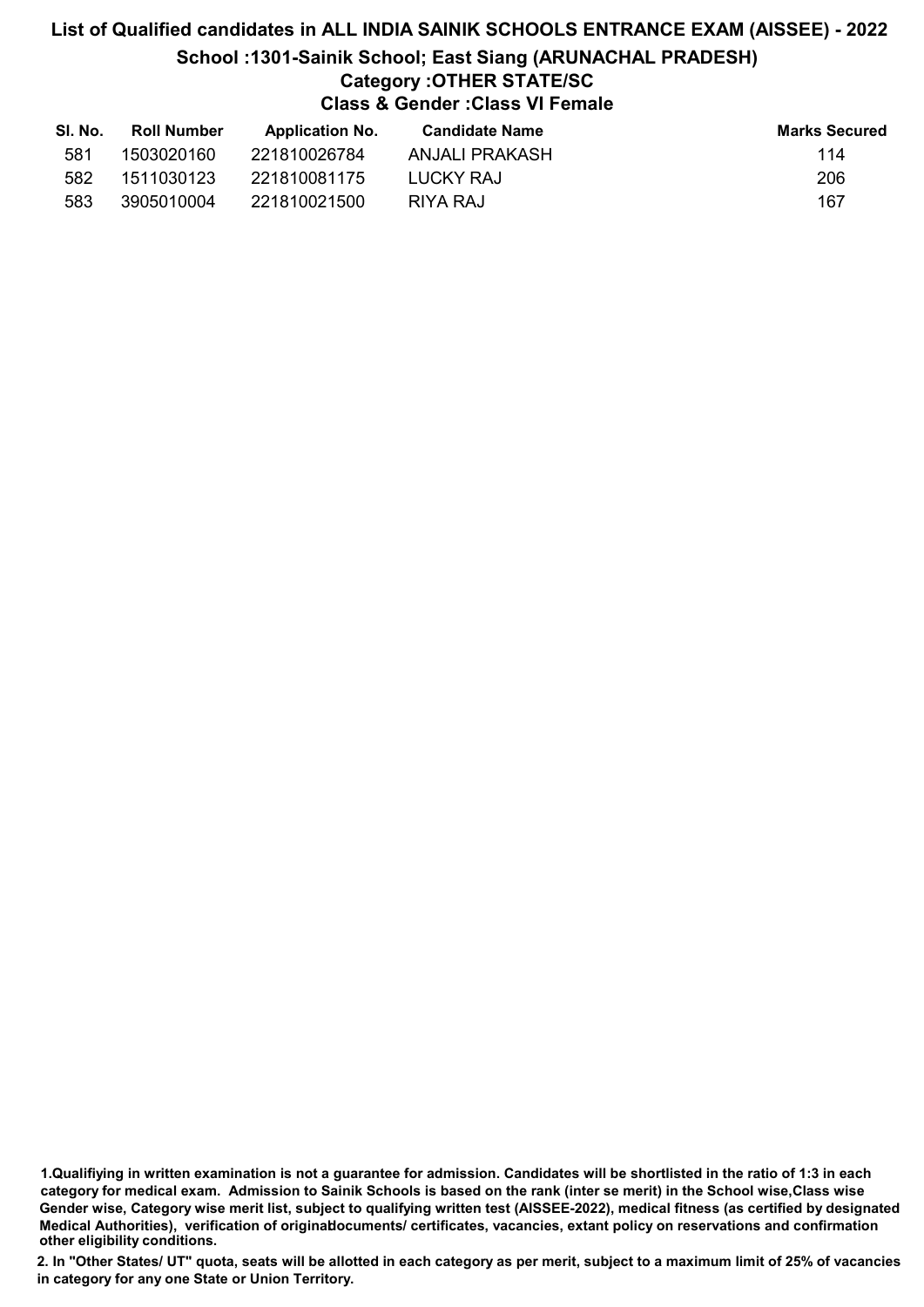## List of Qualified candidates in ALL INDIA SAINIK SCHOOLS ENTRANCE EXAM (AISSEE) - 2022 School :1301-Sainik School; East Siang (ARUNACHAL PRADESH) Category :OTHER STATE/ST Class & Gender :Class VI Female

| SI. No. | <b>Roll Number</b> | <b>Application No.</b> | <b>Candidate Name</b>  |    | <b>Marks Secured</b> |
|---------|--------------------|------------------------|------------------------|----|----------------------|
| 584     | 1301010182         | 221810132414           | <b>MICHELLE BORIA</b>  |    | 96                   |
| 585     | 1302010043         | 221810166471           | CHUNNU MEDOK           |    | 92                   |
| 586     | 1302010073         | 221810090813           | <b>RISHITA R DOLEY</b> |    | 107                  |
| 587     | 1302020122         | 221810146749           | NYANAM KANGLOM         | AR | 88                   |
| 588     | 1401010138         | 221810144237           | HARSHINI DOIMARI       |    | 99                   |
| 589     | 3907010136         | 221810038548           | <b>DEVIKA SONOWAL</b>  |    | 190                  |

1.Qualifiying in written examination is not a guarantee for admission. Candidates will be shortlisted in the ratio of 1:3 in each category for medical exam. Admission to Sainik Schools is based on the rank (inter se merit) in the School wise,Class wise Gender wise, Category wise merit list, subject to qualifying written test (AISSEE-2022), medical fitness (as certified by designated Medical Authorities), verification of originablocuments/ certificates, vacancies, extant policy on reservations and confirmation other eligibility conditions.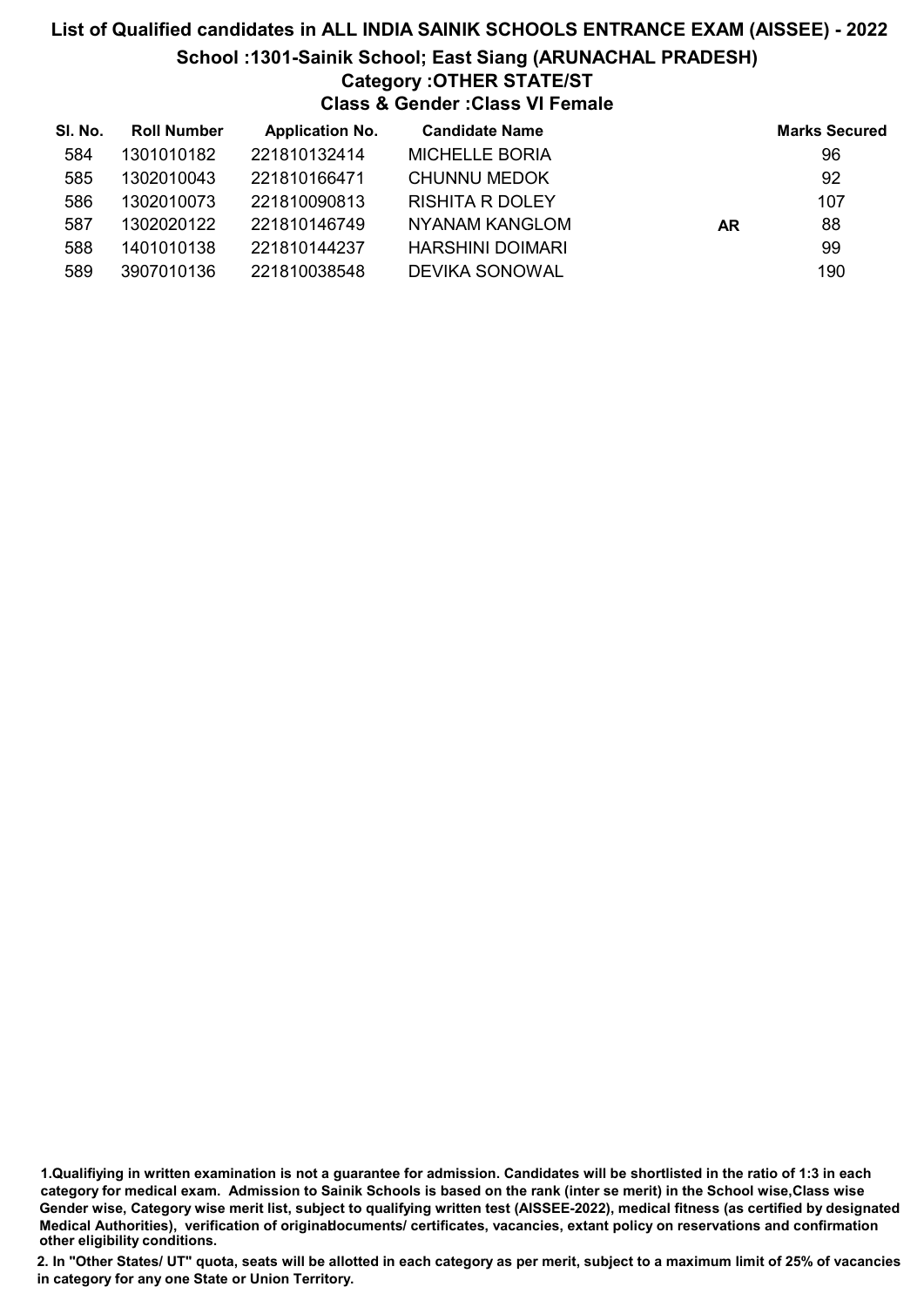#### School :1301-Sainik School; East Siang (ARUNACHAL PRADESH)

### Category :OTHER STATE/OBC

Class & Gender :Class VI Female

| SI. No. | <b>Roll Number</b> | <b>Application No.</b> | <b>Candidate Name</b>      | <b>Marks Secured</b> |
|---------|--------------------|------------------------|----------------------------|----------------------|
| 590     | 1501010561         | 221810172197           | <b>SURBHI BHARTI</b>       | 162                  |
| 591     | 1502010339         | 221810161315           | <b>ANSHU KUMARI</b>        | 160                  |
| 592     | 1503020093         | 221810110603           | <b>SHREYA SWARAJ</b>       | 136                  |
| 593     | 1503020203         | 221810151185           | <b>PRATIGYA RAJ</b>        | 134                  |
| 594     | 1506010118         | 221810177682           | <b>SATAKSHI KUMARI</b>     | 265                  |
| 595     | 1506010123         | 221810125103           | <b>RAJNANDANI</b>          | 181                  |
| 596     | 1506010234         | 221810126105           | <b>SHREYA</b>              | 203                  |
| 597     | 1507010298         | 221810189912           | <b>MAYURI KUMARI</b>       | 197                  |
| 598     | 1507010431         | 221810185799           | <b>RUCHIKA SINGH</b>       | 221                  |
| 599     | 1509020325         | 221810150075           | <b>RITU RAJ</b>            | 204                  |
| 600     | 1509030429         | 221810195865           | <b>NANDANI KUMARI</b>      | 163                  |
| 601     | 1511020088         | 221810113870           | <b>MUSKAN KUMARI</b>       | 242                  |
| 602     | 1511020093         | 221810080380           | <b>TANU</b>                | 203                  |
| 603     | 1511020410         | 221810077953           | <b>JIYA RAJ</b>            | 238                  |
| 604     | 1511030228         | 221810117066           | <b>RIYA RANI GUPTA</b>     | 147                  |
| 605     | 1511030278         | 221810081396           | <b>ANGEL PRIYA</b>         | 241                  |
| 606     | 1513020248         | 221810054368           | <b>DEEPIKA KUMARI</b>      | 169                  |
| 607     | 1702020155         | 221810026314           | <b>SEJAL SAHU</b>          | 130                  |
| 608     | 2607010123         | 221810123767           | ANUSHKA RAJ                | 159                  |
| 609     | 2607010145         | 221810124399           | <b>SUSHMITA KUMARI</b>     | 211                  |
| 610     | 3001040298         | 221810050158           | <b>TANIYA SHAW</b>         | 181                  |
| 611     | 3114020421         | 221810155634           | AASTHA SANTOSH MALODE      | 144                  |
| 612     | 3604010062         | 221810126102           | <b>BIDIPTA MAHATO</b>      | 185                  |
| 613     | 3901010300         | 221810049106           | ANISHA CHOUDHARY           | 175                  |
| 614     | 3903020313         | 221810195968           | <b>SUNITA KUMARI AHEER</b> | 166                  |
| 615     | 3904040611         | 221810135675           | LAKSHIKA KUMAWAT           | 151                  |
| 616     | 3905020088         | 221810030362           | <b>DIKSHA DHAKA</b>        | 166                  |
| 617     | 3905040175         | 221810110181           | <b>KANIKA</b>              | 191                  |
| 618     | 3905050082         | 221810097094           | <b>ANSHU</b>               | 210                  |
| 619     | 3905060147         | 221810031359           | <b>SHIVARTI GURJAR</b>     | 200                  |
| 620     | 3906010034         | 221810161850           | <b>UMANG CHAUDHARY</b>     | 138                  |
| 621     | 4402010169         | 221810112344           | <b>SHAMISTHA</b>           | 132                  |
| 622     | 4405010308         | 221810095165           | <b>KRITIKA RAJBHAR</b>     | 141                  |
| 623     | 4410010102         | 221810101223           | <b>JYOTSNA</b>             | 168                  |

<sup>1.</sup>Qualifiying in written examination is not a guarantee for admission. Candidates will be shortlisted in the ratio of 1:3 in each category for medical exam. Admission to Sainik Schools is based on the rank (inter se merit) in the School wise,Class wise Gender wise, Category wise merit list, subject to qualifying written test (AISSEE-2022), medical fitness (as certified by designated Medical Authorities), verification of originablocuments/ certificates, vacancies, extant policy on reservations and confirmation other eligibility conditions.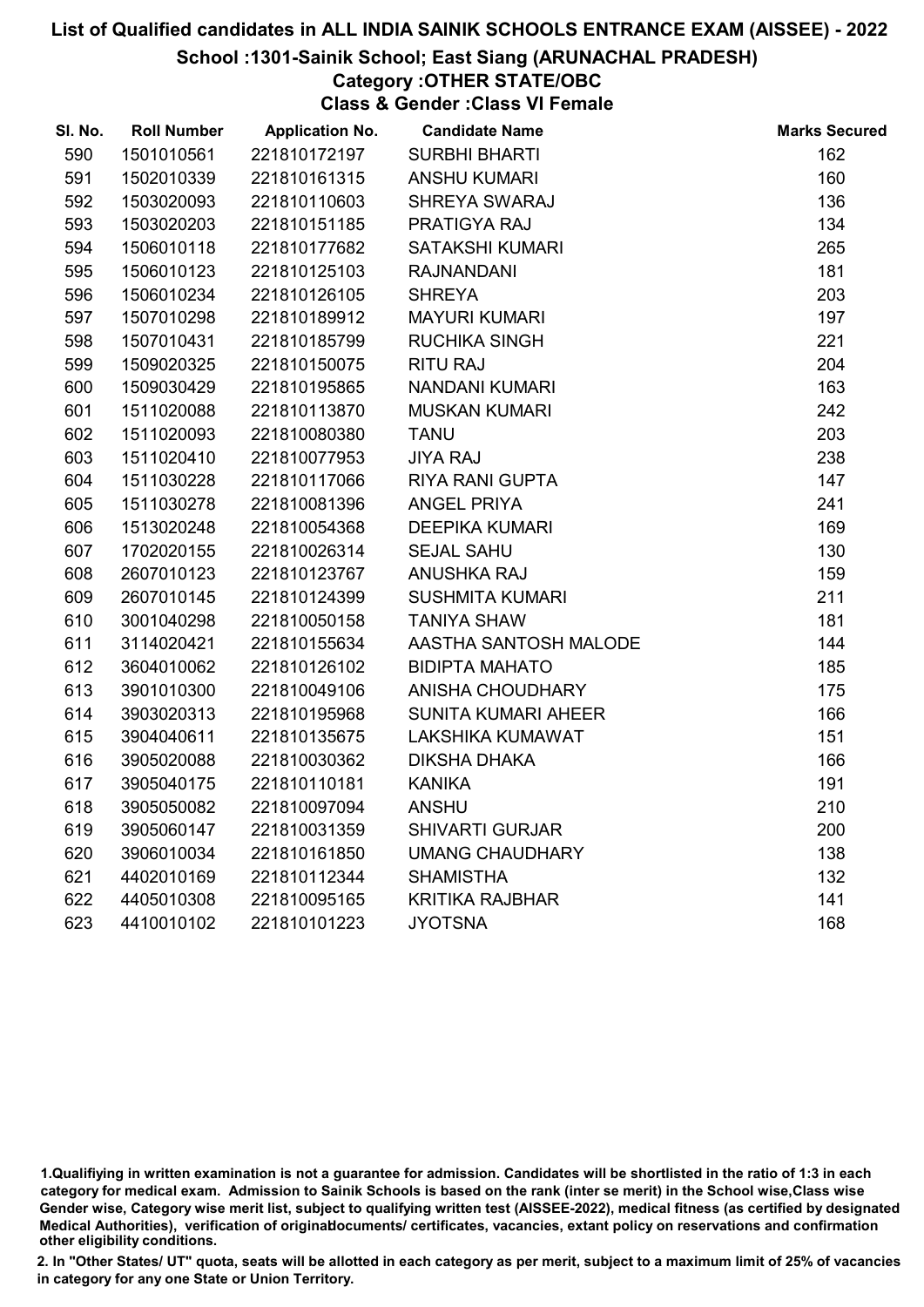### List of Qualified candidates in ALL INDIA SAINIK SCHOOLS ENTRANCE EXAM (AISSEE) - 2022 School :1301-Sainik School; East Siang (ARUNACHAL PRADESH) Category :OTHER STATE/DEF Class & Gender :Class VI Female

| SI. No. | <b>Roll Number</b> | <b>Application No.</b> | <b>Candidate Name</b>       |    | <b>Marks Secured</b> |
|---------|--------------------|------------------------|-----------------------------|----|----------------------|
| 624     | 1101010021         | 221810031367           | <b>AKSHITA SINGH</b>        |    | 176                  |
| 625     | 1511030172         | 221810098116           | PRIYANKA KUMARI             |    | 161                  |
| 626     | 3001030460         | 221810045584           | <b>SHRISHTI DAS</b>         |    | 167                  |
| 627     | 3115040161         | 221810056346           | APURVA SUBHASH CHAVAN       |    | 144                  |
| 628     | 3116010158         | 221810031605           | NIMBALKAR VAISHNAVI SANTOSH | CG | 210                  |
| 629     | 3908010044         | 221810097752           | <b>SAUMYA RAI</b>           |    | 245                  |
| 630     | 4408020188         | 221810016474           | <b>DIPTI</b>                |    | 145                  |

<sup>1.</sup>Qualifiying in written examination is not a guarantee for admission. Candidates will be shortlisted in the ratio of 1:3 in each category for medical exam. Admission to Sainik Schools is based on the rank (inter se merit) in the School wise,Class wise Gender wise, Category wise merit list, subject to qualifying written test (AISSEE-2022), medical fitness (as certified by designated Medical Authorities), verification of originablocuments/ certificates, vacancies, extant policy on reservations and confirmation other eligibility conditions.